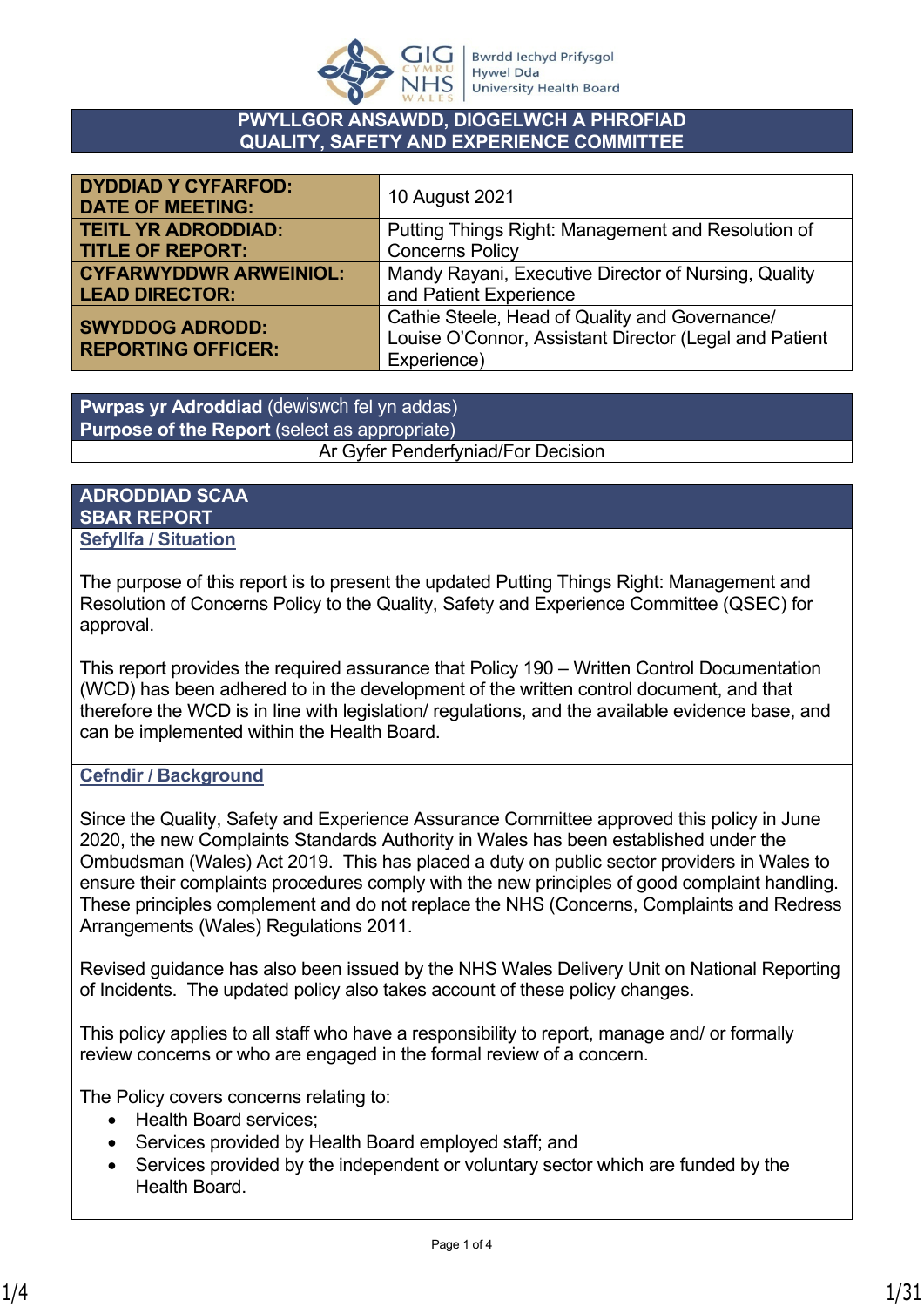The Health Board recognises that independent contractors are under no obligation to adhere to this policy. However, the Health Board expects its independent contractors to have processes in place that meet the requirements of the Putting Things Right Regulations.

#### **Asesiad / Assessment**

For assurance to QSEC, Putting Things Right: Management and Resolution of Concerns Policy (Appendix 1) will set the overarching principles for concerns management, under Putting Things Right, by which the Health Board will manage, respond and resolve concerns in order to meet the requirements of the NHS Welsh Government legislation: Concerns, Complaints and Redress Arrangements (Wales) Regulations 2011.

The screening Equality Impact Assessment (EqIA) undertaken in May 2020 (Appendix 2) has not been impacted. The Putting Things Right: Management and Resolution of Concerns Policy has been assessed as having a low relevance to the General Equality Duties. It has been assessed as having a high positive impact in relation to protected characteristics.

The Putting Things Right: Management and Resolution of Concerns Policy has also been shared with the Written Control Documentation Team, which is supportive of the policy being presented to QSEC for approval.

The final policy will be sent to the Patient Experience Team members and the Quality, Assurance and Safety Team members. A 7-minute briefing will be developed to support the publication of the policy.

The principles of the policy are not new and reiterate the process already in place. Implementation will be immediate following ratification.

Compliance will be monitored by the senior members of the Patient Experience Team and the Quality, Assurance and Safety Team. Issues identified will be addressed as they arise. Where the is ongoing non-compliance, escalation will be to the Assistant Director of Patient Experience or the Assistant Director of Nursing, Quality, Assurance, Safeguarding and Professional Regulation, dependent on the issue arising.

The recommended review date will remain as 1<sup>st</sup> May 2023. However, there is a potential that an earlier review will be required if changes are needed to bring Putting Things Right regulations in line with elements of the awaited Quality Bill and Duty of Candour.

#### **Argymhelliad / Recommendation**

QSEC is asked to:

- Receive assurance that the Written Control Documentation Policy (policy number 190) has been adhered to in the development of the Putting Things Right: Management and Resolution of Concerns Policy and that therefore the document is in line with legislation/ regulations and the available evidence base and can be implemented within the Health **Board**
- Ratify the policy for publication and implementation.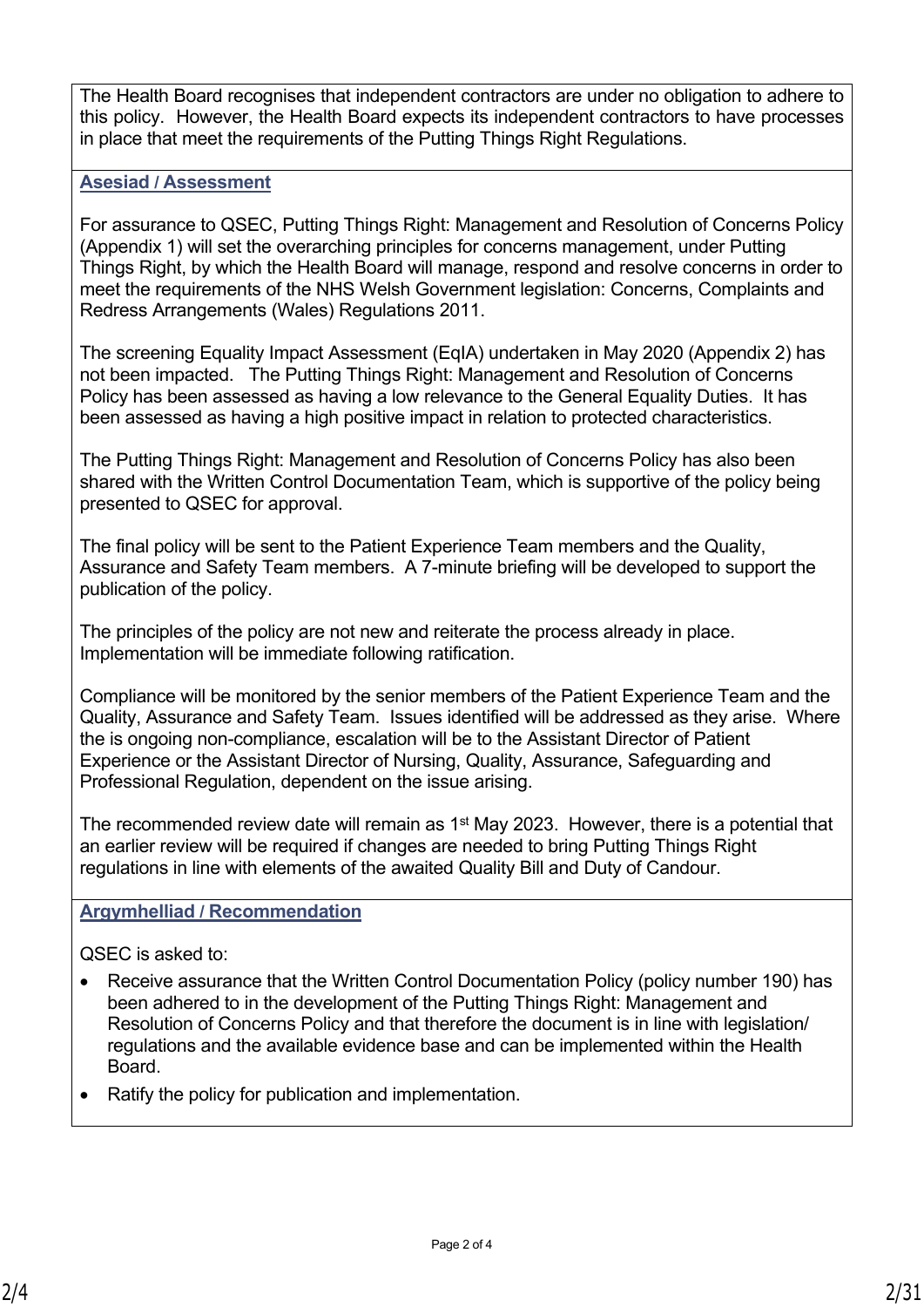| Amcanion: (rhaid cwblhau)<br><b>Objectives: (must be completed)</b>                              |                                                                                                                                                                                                                                                                                                                                                             |
|--------------------------------------------------------------------------------------------------|-------------------------------------------------------------------------------------------------------------------------------------------------------------------------------------------------------------------------------------------------------------------------------------------------------------------------------------------------------------|
| <b>Committee ToR Reference:</b><br>Cyfeirnod Cylch Gorchwyl y Pwyllgor:                          | 3.12 Ensure that the organisation is meeting the<br>requirements of the NHS Concerns, Complaints<br>and Redress Arrangements (Wales) Regulations.<br>3.23 Approve policies and plans within the scope of<br>the Committee, having taken an assurance that the<br>quality and safety of patient care has been<br>considered within these policies and plans. |
| Cyfeirnod Cofrestr Risg Datix a Sgôr<br>Cyfredol:<br>Datix Risk Register Reference and<br>Score: | Not Applicable                                                                                                                                                                                                                                                                                                                                              |
| Safon(au) Gofal ac lechyd:<br>Health and Care Standard(s):                                       | Governance, Leadership and Accountability                                                                                                                                                                                                                                                                                                                   |
| Nodau Gwella Ansawdd:<br><b>Quality Improvement Goal(s):</b>                                     | Focus On What Matters To Patients, Service users,<br>Their Families and Carers, and Our Staff                                                                                                                                                                                                                                                               |
| <b>Amcanion Strategol y BIP:</b><br><b>UHB Strategic Objectives:</b>                             | 4. Improve the productivity and quality of our services<br>using the principles of prudent health care and the<br>opportunities to innovate and work with partners.                                                                                                                                                                                         |
| <b>Amcanion Llesiant BIP:</b><br><b>UHB Well-being Objectives:</b>                               | 8. Transform our communities through collaboration<br>with people, communities and partners                                                                                                                                                                                                                                                                 |

| <b>Gwybodaeth Ychwanegol:</b><br><b>Further Information:</b>                                                                                                                              |                                                |
|-------------------------------------------------------------------------------------------------------------------------------------------------------------------------------------------|------------------------------------------------|
| Ar sail tystiolaeth:<br>Evidence Base:                                                                                                                                                    | Legislation and national policy                |
| <b>Rhestr Termau:</b><br><b>Glossary of Terms:</b>                                                                                                                                        | Contained within each written control document |
| Partïon / Pwyllgorau â ymgynhorwyd<br>ymlaen llaw y Pwyllgor Ansawdd,<br>Diogelwch a Phrofiad:<br>Parties / Committees consulted prior<br>to Quality, Safety and Experience<br>Committee: | As detailed in the assessment                  |

| <b>Effaith: (rhaid cwblhau)</b><br>Impact: (must be completed)    |                |
|-------------------------------------------------------------------|----------------|
| <b>Ariannol / Gwerth am Arian:</b><br><b>Financial / Service:</b> | Not Applicable |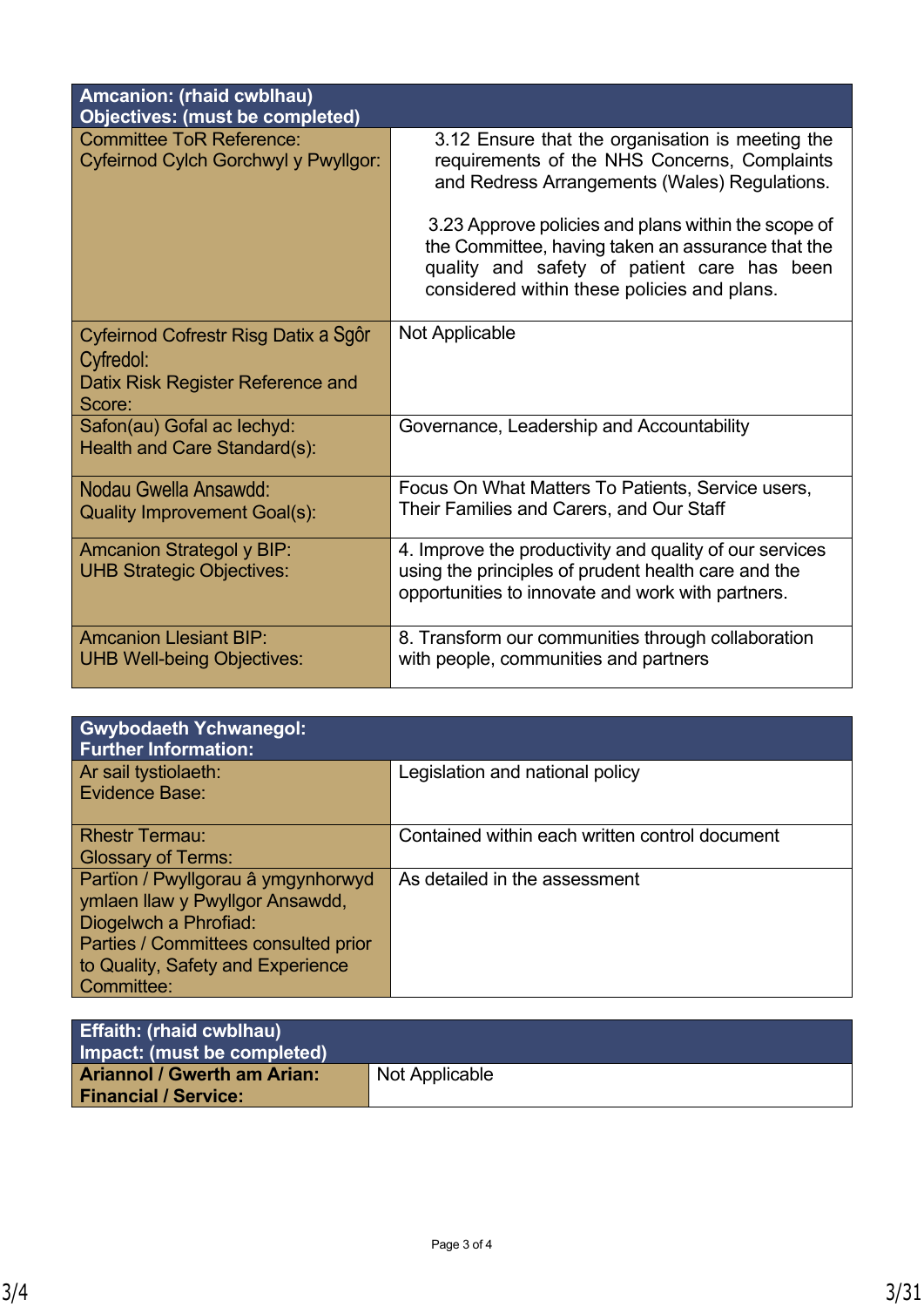| <b>Ansawdd / Gofal Claf:</b><br><b>Quality / Patient Care:</b> | The presence of written control documentation on the<br>intranet, outside of the Policies, Procedures and other<br>Written Control Documentation intranet webpage, may<br>result in staff accessing documents which are out of date,<br>no longer relevant, or contradicting current guidance |
|----------------------------------------------------------------|-----------------------------------------------------------------------------------------------------------------------------------------------------------------------------------------------------------------------------------------------------------------------------------------------|
| <b>Gweithlu:</b><br><b>Workforce:</b>                          | It is essential that the UHB has up to date policies and<br>procedures in place                                                                                                                                                                                                               |
| Risg:<br><b>Risk:</b>                                          | Not applicable                                                                                                                                                                                                                                                                                |
| <b>Cyfreithiol:</b><br>Legal:                                  | Not applicable                                                                                                                                                                                                                                                                                |
| <b>Enw Da:</b><br><b>Reputational:</b>                         | A summary equality impact assessment has been<br>undertaken for the policy.                                                                                                                                                                                                                   |
| <b>Gyfrinachedd:</b><br><b>Privacy:</b>                        | Not Applicable                                                                                                                                                                                                                                                                                |
| Cydraddoldeb:<br><b>Equality:</b>                              | The presence of written control documentation on the<br>intranet, outside of the Policies, Procedures and other<br>Written Control Documentation intranet webpage, may<br>result in staff accessing documents which are out of date,<br>no longer relevant, or contradicting current guidance |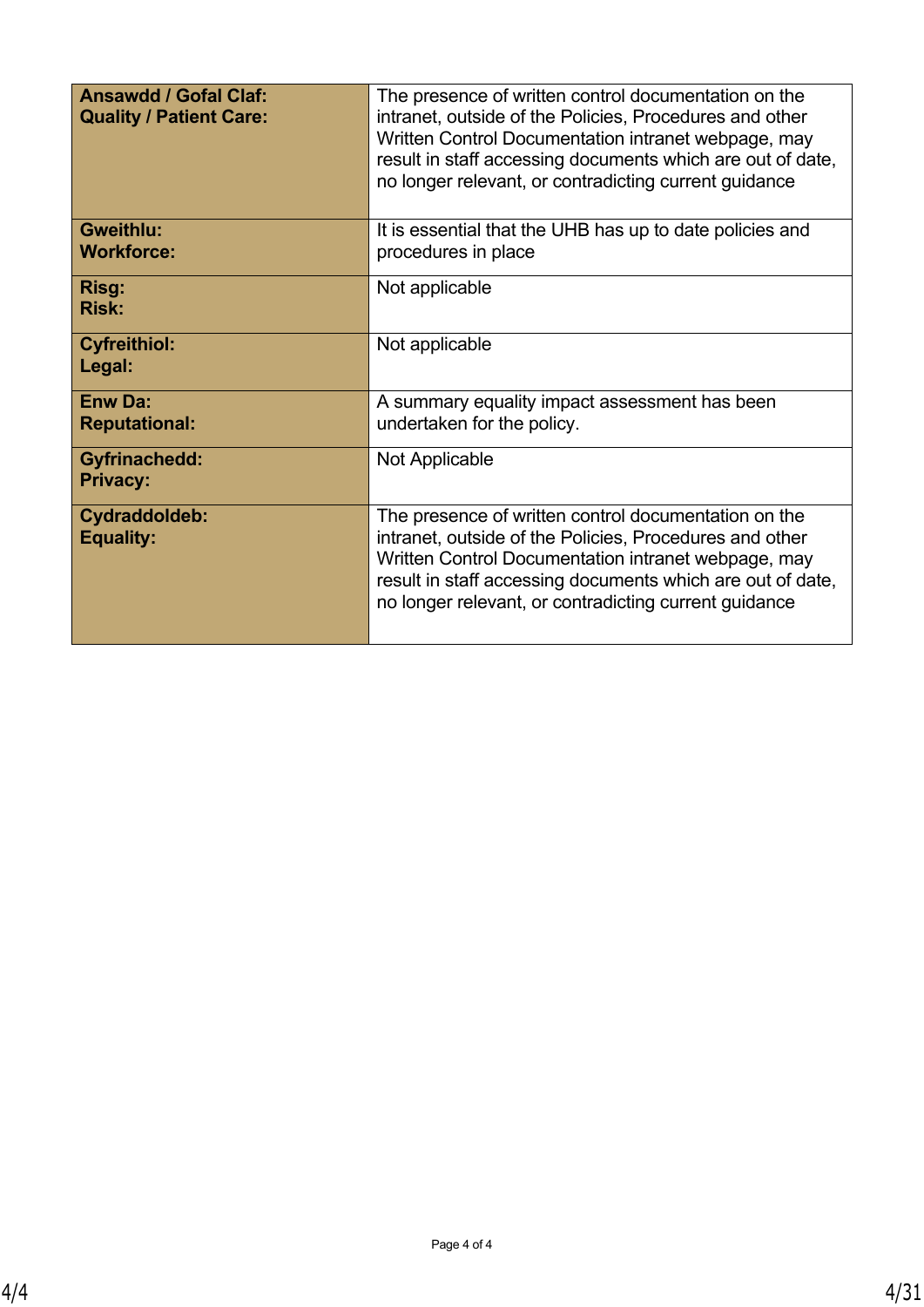

# **'Putting Things Right' Management and Resolution of Concerns Policy (Incidents, Complaints and Claims)**

| Policy<br>894<br>Number:     |                                    |          | Supersedes:                         | 514                  |  | <b>Classification</b> |                        | Corporate |           |          |
|------------------------------|------------------------------------|----------|-------------------------------------|----------------------|--|-----------------------|------------------------|-----------|-----------|----------|
| <b>LOCSSIP</b><br>reference: |                                    |          | <b>NATSSIPS</b><br><b>Standards</b> |                      |  |                       |                        |           |           |          |
|                              |                                    |          |                                     |                      |  |                       |                        |           |           |          |
| <b>Version</b><br><b>No</b>  | Date of<br>Approved by:<br>$EqA$ : |          |                                     | Date of<br>Approval: |  | Date made<br>Active:  | <b>Review</b><br>Date: |           |           |          |
| $\mathcal{P}$                |                                    | 1.5.2020 | <b>QSEAC</b>                        |                      |  |                       | 9.6.2020               |           | 16.6.2020 | 9.6.2023 |

| <b>Brief</b><br>Summary of<br>Document: | This Policy sets out the arrangements, under Putting Things Right, by which<br>Hywel Dda University Health Board (the Health Board) will manage, respond<br>and resolve concerns in order to meet the requirements of the NHS Welsh<br>Government legislation: Concerns, Complaints and Redress Arrangements<br>(Wales) Regulations 2011 and subsequent guidance documents.<br>This policy is also compliant with the Public Services Ombudsman for Wales<br>Act (2019) and the Complaints Standards Authority Principles for Complaint<br>Handling.                                                                                                                                 |
|-----------------------------------------|--------------------------------------------------------------------------------------------------------------------------------------------------------------------------------------------------------------------------------------------------------------------------------------------------------------------------------------------------------------------------------------------------------------------------------------------------------------------------------------------------------------------------------------------------------------------------------------------------------------------------------------------------------------------------------------|
|                                         |                                                                                                                                                                                                                                                                                                                                                                                                                                                                                                                                                                                                                                                                                      |
| Scope:                                  | This policy applies to all staff who have a responsibility to report, manage and /<br>or formally review concerns or be engage in the formal review of a concern.<br>The Policy covers concerns about:<br>• Health Board services;<br>Services provided by Health Board employed staff; and<br>Services provided by the independent or voluntary sector which are<br>funded by the Health Board.<br>The Health Board recognises that independent contractors are under no<br>obligation to adhere to this policy. However, the Health Board expects its<br>independent contractors to have processes in place that meet the requirements<br>of the Putting Things Right Regulations. |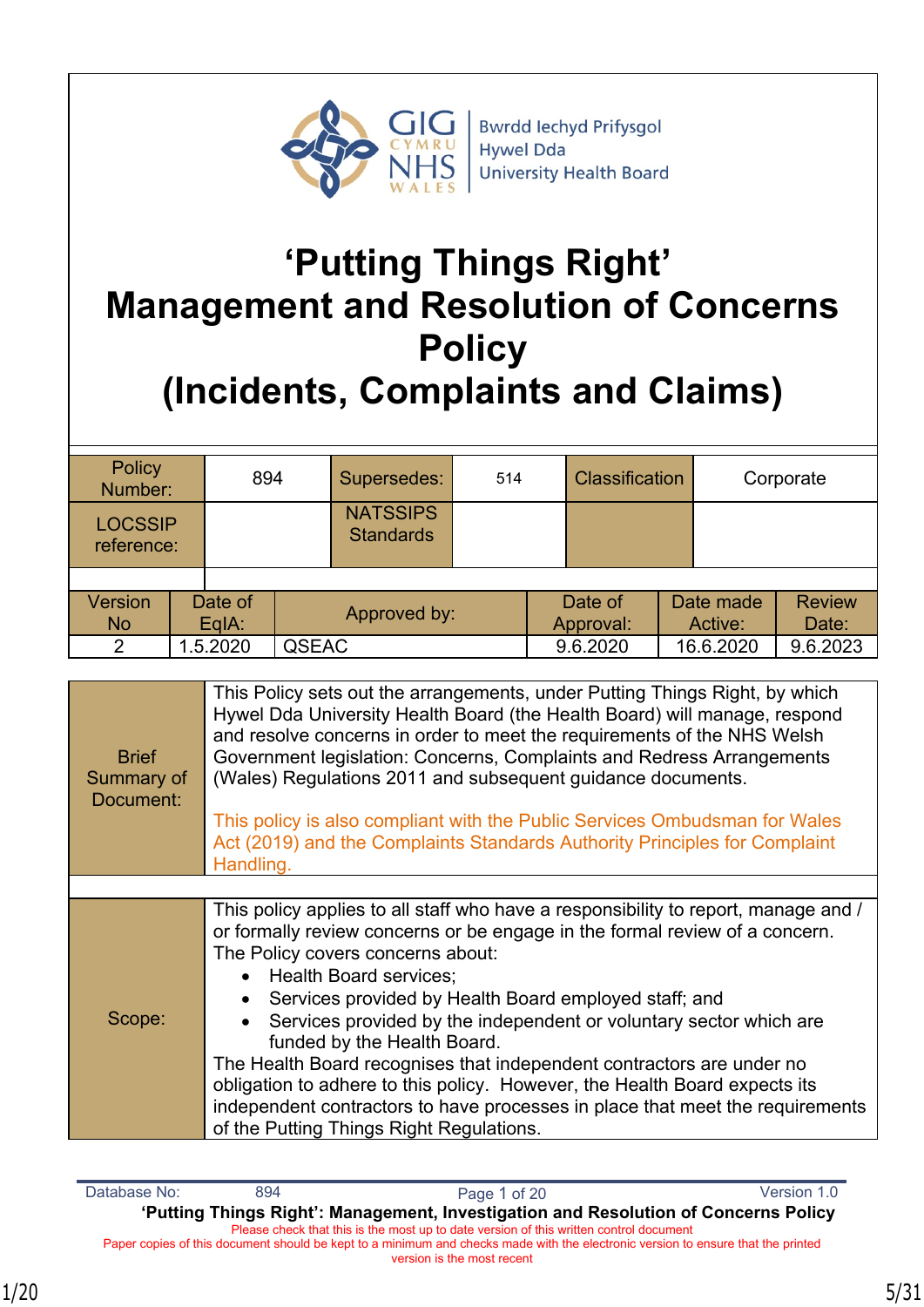| To be read in<br>conjunction<br>with: | 244 - Being Open/Duty of Candour Guidance<br>514 Incident Reporting Procedure<br>Management of Patient Safety Incidents and Serious Concerns Procedure<br>004 Policy for Claims Management<br>018 - Staff Attending Inquests/Court and Assisting with Police Investigations<br>Guideline<br>558 Management of Nursing and Midwifery Medication Errors/Near Miss Policy |
|---------------------------------------|------------------------------------------------------------------------------------------------------------------------------------------------------------------------------------------------------------------------------------------------------------------------------------------------------------------------------------------------------------------------|
| <b>Patient</b><br>information:        | Putting Things Right: Raising a Concern about the NHS in Wales<br><b>HDUHB Procedure for Raising a Concern (website page)</b>                                                                                                                                                                                                                                          |

| <b>Owning</b><br>Committee/<br>Group | <i>Nursing Directorate</i><br>Listening and Learning from Events Sub Committee |
|--------------------------------------|--------------------------------------------------------------------------------|
|                                      |                                                                                |

| <b>Executive</b><br>Mandy<br><b>Title</b><br>Job<br>Director of Nursing, Quality and Experience<br>Director:<br>Ravani |  |
|------------------------------------------------------------------------------------------------------------------------|--|
|------------------------------------------------------------------------------------------------------------------------|--|

| <b>Reviews and updates</b> |                               |           |  |
|----------------------------|-------------------------------|-----------|--|
| Version                    | <b>Summary of Amendments:</b> | Date      |  |
| no:                        |                               | Approved: |  |
|                            | New Policy for approval       | 9.6.2020  |  |
| $\mathcal{P}$              | Updated policy for approval.  |           |  |

| Keywords | Putting Things Right, Incident, Complaint, Claim, Concern, Duty of Candour,<br>Being Open |
|----------|-------------------------------------------------------------------------------------------|
|----------|-------------------------------------------------------------------------------------------|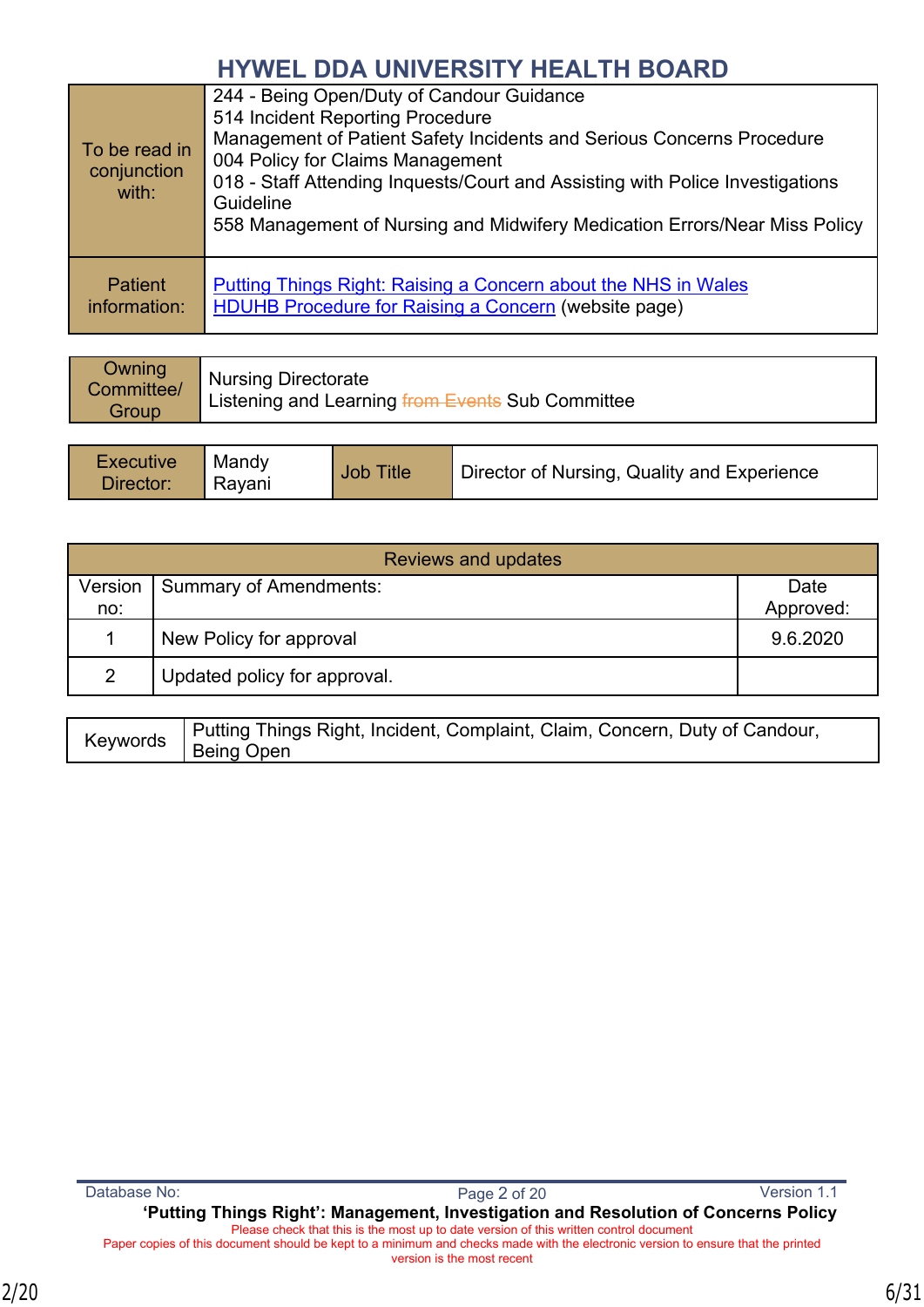## **CONTENTS**

| $\mathbf 1$ .  |                 |      |                                                                             |  |  |  |
|----------------|-----------------|------|-----------------------------------------------------------------------------|--|--|--|
| 2.             |                 |      |                                                                             |  |  |  |
| 3.             |                 |      |                                                                             |  |  |  |
| 4.             |                 |      |                                                                             |  |  |  |
| 5.             |                 |      |                                                                             |  |  |  |
| 6.             |                 |      |                                                                             |  |  |  |
| 7 <sub>1</sub> |                 |      |                                                                             |  |  |  |
|                | 7.1             |      |                                                                             |  |  |  |
|                | 7.2             |      |                                                                             |  |  |  |
|                | 7.3             |      |                                                                             |  |  |  |
|                | 7.4             |      |                                                                             |  |  |  |
|                | 7.5             |      |                                                                             |  |  |  |
|                | 7.6             |      |                                                                             |  |  |  |
|                | 7.7             |      |                                                                             |  |  |  |
|                | 8.              |      |                                                                             |  |  |  |
|                | 8.1             |      |                                                                             |  |  |  |
|                | 8.2             |      |                                                                             |  |  |  |
|                | 8.3             |      |                                                                             |  |  |  |
|                | 8.4             |      |                                                                             |  |  |  |
|                | 8.5             |      |                                                                             |  |  |  |
|                | 8.6             |      |                                                                             |  |  |  |
|                | 8.7             |      |                                                                             |  |  |  |
|                | 8.8             |      |                                                                             |  |  |  |
| 9.             |                 |      |                                                                             |  |  |  |
|                | 10 <sub>1</sub> |      |                                                                             |  |  |  |
|                |                 | 10.1 |                                                                             |  |  |  |
|                |                 | 10.2 |                                                                             |  |  |  |
|                |                 | 10.3 | Director of Nursing, Quality and Patient Experience (Responsible Officer)11 |  |  |  |
|                |                 | 10.4 |                                                                             |  |  |  |
|                |                 | 10.5 |                                                                             |  |  |  |
|                |                 | 10.6 |                                                                             |  |  |  |
|                |                 | 10.7 |                                                                             |  |  |  |
|                |                 |      |                                                                             |  |  |  |

Database No:

Version 1.1

'Putting Things Right': Management, Investigation and Resolution of Concerns Policy Please check that this is the most up to date version of this written control document<br>Paper copies of this document should be kept to a minimum and checks made with the electronic version to ensure that the printed version is the most recent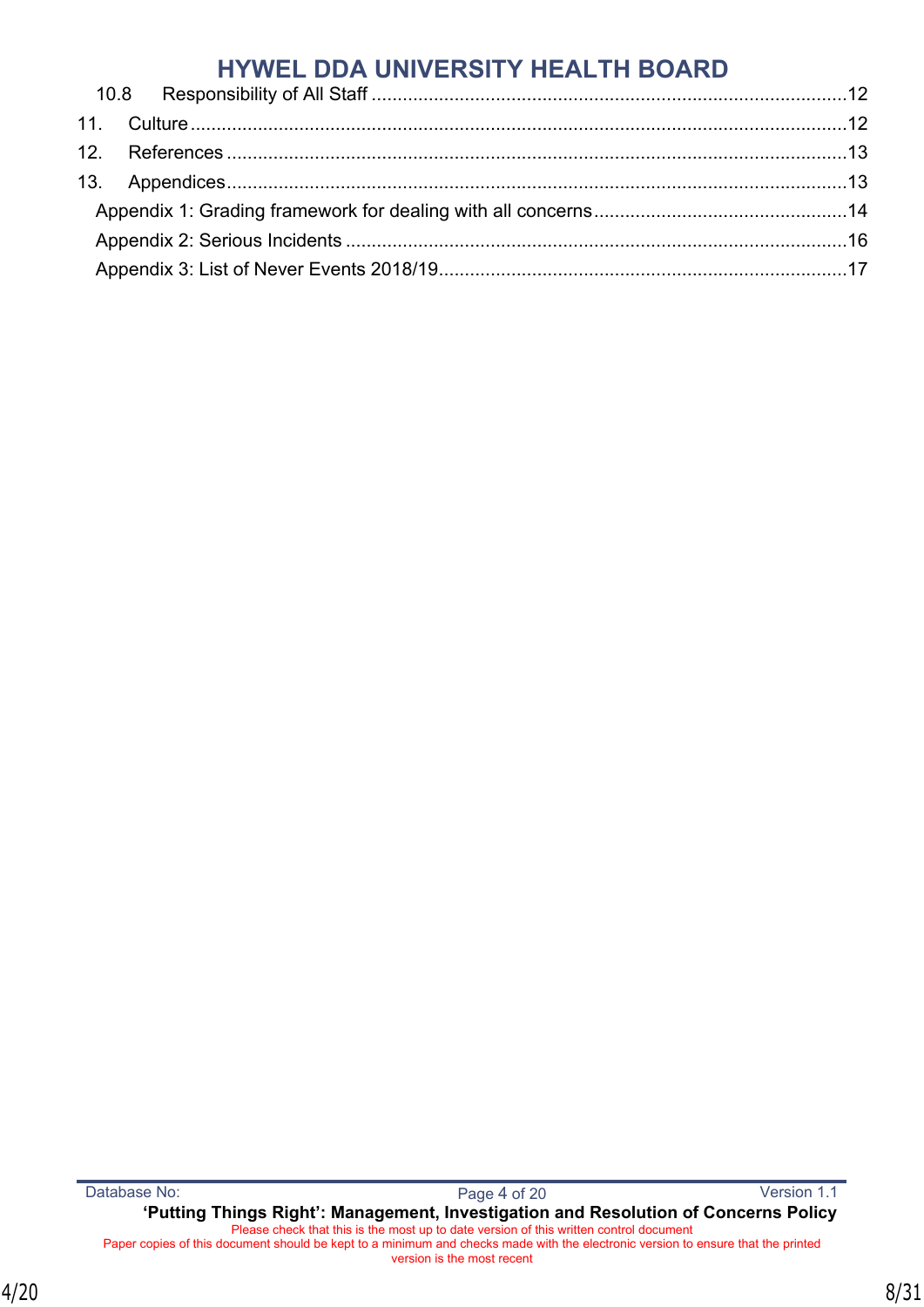#### <span id="page-8-0"></span>**1. Introduction**

Whilst modern health care is undoubtedly beneficial, it also has the potential of having harmful effects on patients. Estimates show that in high-income countries, as many as one in 10 patients is harmed while receiving hospital care. The harm can be caused by a range of adverse events, with nearly 50% of them considered preventable. (WHO, September 2019).

However, the provision of safe services is extremely important across all levels of health care, including in primary and out-patient care, where the bulk of services are offered. Globally, as many as four out of 10 patients are harmed while receiving health care in these settings, with up to 80% of harm considered to have been preventable. The most detrimental errors are related to diagnosis, prescription and the use of medicines (WHO, September 2019).

Therefore the organisation has a responsibility to ensure systematic measures are in place to safeguard people, property, NHS resources and its reputation. This also extends to ensuring that when a concern is raised (incident, complaint or claim) it is appropriately reviewed and an understanding of why the event occurred is established and ultimately, to ensure steps are taken to reduce the chance of either a similar concern happening again in a single organisation or, if appropriate, across the NHS as a whole.

This policy incorporates the arrangements required for the management of concerns in line with NHS (Concerns, Complaints and Redress) (Wales) Regulations 2011 (the regulations) and subsequent guidance documents. These regulations place a statutory responsibility upon NHS organisations in Wales to manage all concerns consistently and as set out in the Regulations. This includes where potential safeguarding concerns are identified, they are referred to child or adult protection procedures as appropriate in accordance with the duty to report an adult or child at risk in the Social Services and Wellbeing (Wales) Act 2014.

The Public Services Ombudsman (Wales) Act 2019 (the Act) created a new Complaints Standards Authority for Wales. In December 2020, all public sector providers received notification that in accordance with Section 36 of the Act, they were responsible for ensuring their complaint handling procedures were compliant with the following principles:

- a) Complainant Focused
- b) Simple
- c) Fair & Objective
- d) Timely & Effective
- e) Accountable
- f) Committed to Continuous Improvement.

This policy and all procedures related to the management of concerns will adhere to these principles and the Regulations referred to above.

#### <span id="page-8-1"></span>**2. Policy Statement**

It is the Health Boards aspiration that no patient should come to avoidable harm whilst under its care. Therefore, the Health Board shall ensure a systematic approach to the management, review and resolution of concerns to reduce the likelihood of recurrence and to improve future patient outcomes and experience as well as services and the environment.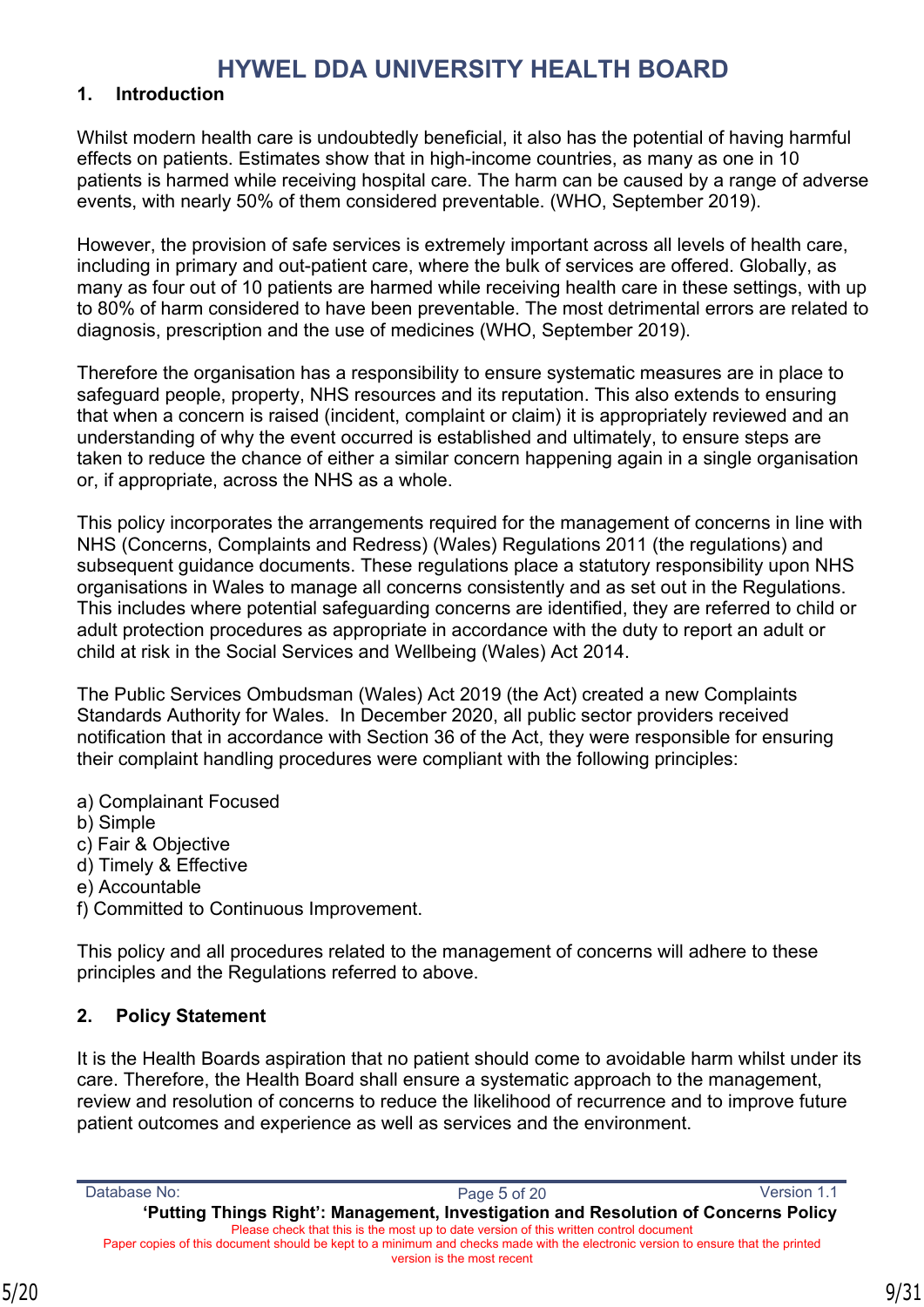In doing so, the Health Board will promote a learning culture which focusses on identifying causal factors rather than blaming individuals, by sharing and implementing the lessons learned.

This policy, and associated written control documents, do not take precedence where there is a child or adult identified as being at risk, or who is experiencing or is at risk of abuse or neglect. In such instances these cases must be reported to the relevant Local Authority Safeguarding Team or Police in line with the Social Services and Well-Being (Wales) Act 2014, All Wales Child Protection Procedures and the Health Board Safeguarding Adults at Risk Policy. The reporting and escalation of safeguarding concerns should run in parallel to this policy, however incidents must not be investigated via this process unless authorised by Police or the Local Authority Safeguarding Team. Advice in relation to safeguarding incidents can be sought from the Health Board Corporate Safeguarding team.

### <span id="page-9-0"></span>**3. Scope**

This policy applies to all staff who have a responsibility to report, manage and / or formally review concerns or be engaged in the formal review of a concern.

The Policy covers concerns about:

- Health Board services:
- Services provided by Health Board employed staff; and
- Services provided by the independent or voluntary sector which are funded by the Health Board.

The Health Board recognises that independent contractors are under no obligation to adhere to this policy. However, the Health Board expects its independent contractors to have processes in place that meet the requirements of the Concerns, Complaints and Redress regulations.

### <span id="page-9-1"></span>**4. Aim**

The aim of this policy is to ensure that there is a systematic person centred approach to the management, review and resolution of concerns which reduces the likelihood of recurrence and to improve future outcomes and patient experience as well as services and the environment

### <span id="page-9-2"></span>**5. Objectives**

The aim of the policy will be achieved by:

- Developing an organisational culture, which allows concerns to be reported in an open and fair environment
- Analysing and learning from when things go wrong
- Development of a learning culture throughout the organisation; and
- Resolving system failures and improving service delivery.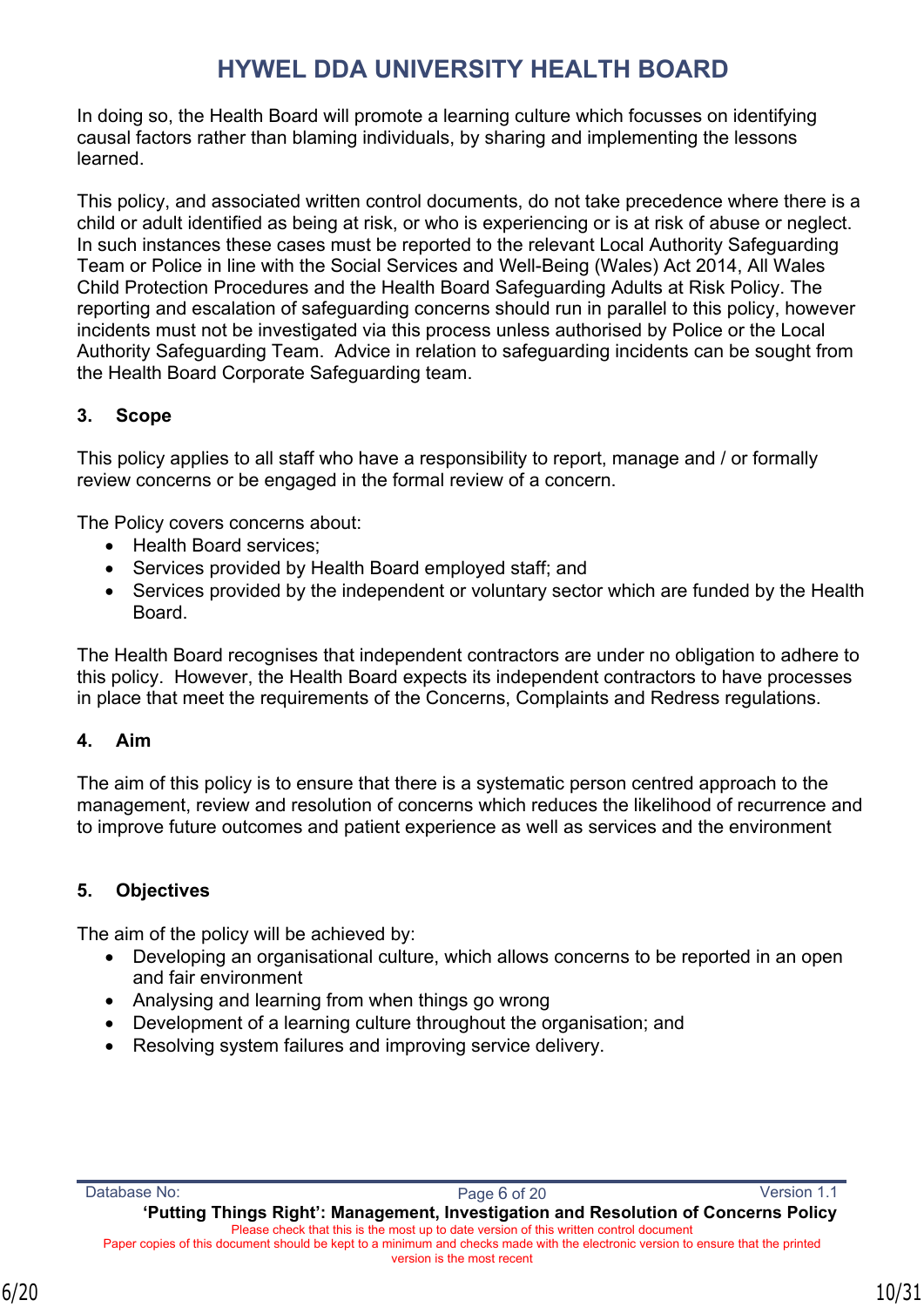#### <span id="page-10-0"></span>**6. Principles**

In terms of the effective management, formal review and resolution of concerns, with an approach that is person centred, the Health Board is committed to the principles of openness, accessibility, transparency, responsiveness, fairness and confidentiality. In line with national equality and diversity legislation, the Board takes all reasonable steps to enable patients, their representatives and our staff to raise a concern in the most appropriate format to them. It also offers the support of advocacy services where necessary, working collaboratively with Hywel Dda Community Health Council.

The general principles are:

- Concerns are dealt with efficiently, openly, sympathetically, in a timely manner and with a person centred approach;
- The person raising the concern will be treated with respect and courtesy, with confidentiality maintained if requested;
- The formal review (investigation) will be proportionate to the severity of the concern raised (see appendix 1 for levels of harm which is equally applicable to complaints and incidents);
- The person raising the concern will be quided to independent support or advocacy, if required, for example Community Health Council and Public Services Ombudsman for **Wales**
- A named Health Board contact will be allocated, usually the Reviewing Officer, who will make early and regular personal contact with the person raising the concern;
- Action will be taken to address any areas for improvement and learning;
- The concern will be managed in line with Welsh Government regulations and the Statement of Principles (Appendix 4).
- Consideration will be given to of an offer of Redress, in accordance with the Regulations, where investigation or formal review into the matters raised reveal that there is a qualifying liability in tort.

### <span id="page-10-1"></span>**7. Definitions**

### <span id="page-10-2"></span>**7.1 Concern**

A "concern means any complaint; notification of an incident or, save in respect of concerns notified in respect of primary care providers or independent providers, a claim for compensation" (Welsh Government 2011).

### <span id="page-10-3"></span>**7.2 Complaint**

A "complaint means any expression of dissatisfaction". (Welsh Government 2011)

### <span id="page-10-4"></span>**7.3 Never Events**

"Never Events are patient safety incidents that are wholly preventable where guidance or safety recommendations that provide strong systemic protective barriers are available at a national level and have been implemented by healthcare providers." (NHS Improvement, 2018).

The current [Never Event List](https://improvement.nhs.uk/resources/never-events-policy-and-framework/) can be found at [https://improvement.nhs.uk/resources/never](https://improvement.nhs.uk/resources/never-events-policy-and-framework/)[events-policy-and-framework/](https://improvement.nhs.uk/resources/never-events-policy-and-framework/)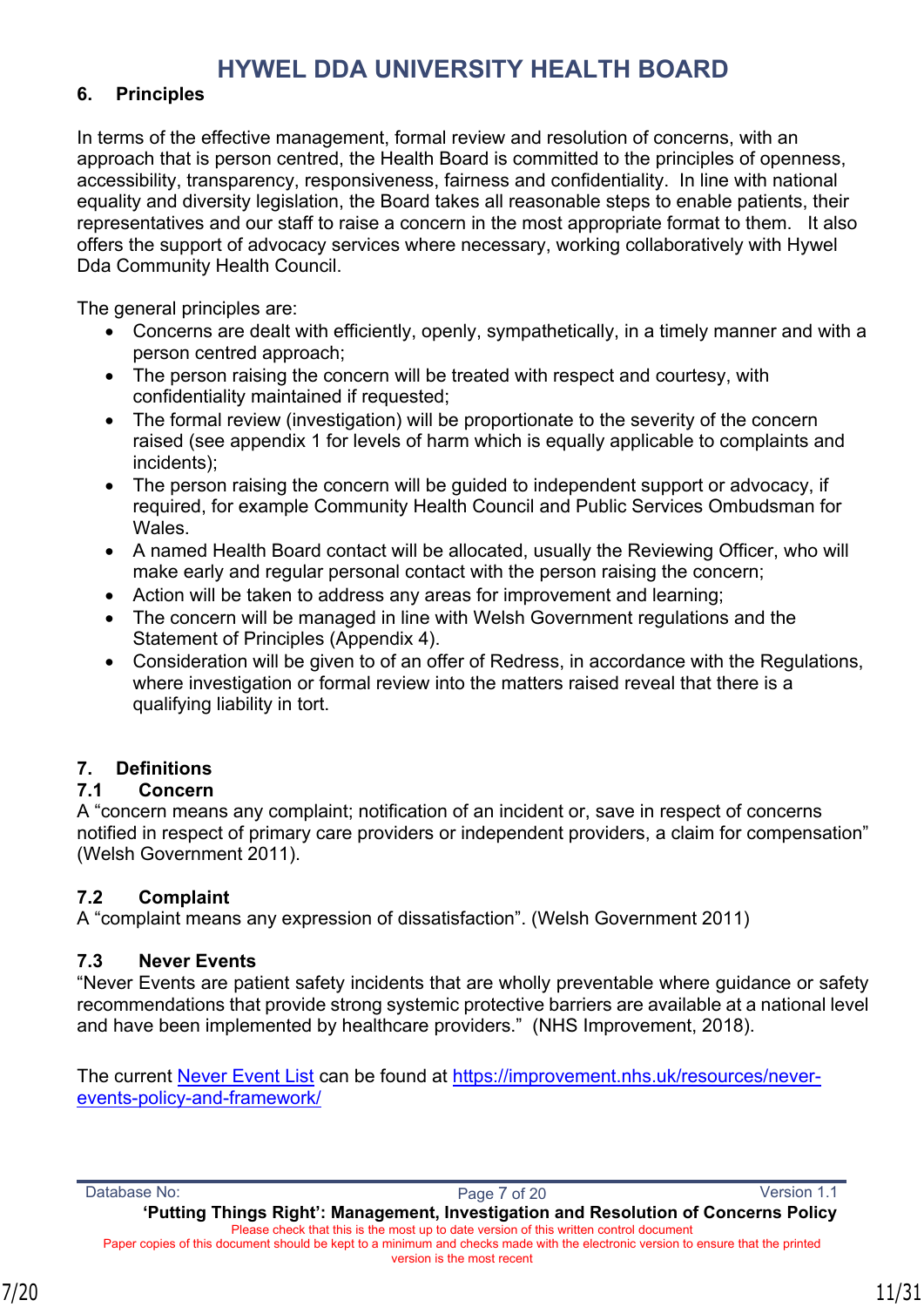Occurrence of a never event, triggers the Management of Patient Safety Incidents and Serious Concerns Procedure. Advice can be sought from the Quality Assurance and Safety Team, if there is any doubt as to whether an incident is a never event.

### <span id="page-11-0"></span>**7.4 Patient Safety Incident**

A patient safety incident "means any unexpected or unintended incident which did lead to or could have led to harm for a patient" (Welsh Government 2011).

### <span id="page-11-1"></span>**7.5 Adverse Event**

Any event that has given or may give rise to actual or possible personal injury, patient dissatisfaction, or to property loss or damage.

### <span id="page-11-2"></span>**7.6 Near Miss**

Any event or omission that could have potentially caused harm, but due to prompt action by a member of staff, or simply because of good fortune was prevented.

### <span id="page-11-3"></span>**7.7 Redress**

Under the [The NHS Concerns, Complaints and Redress Arrangements Wales Regulations](http://www.wales.nhs.uk/sites3/docopen.cfm?orgid=932&id=170726)  [2011](http://www.wales.nhs.uk/sites3/docopen.cfm?orgid=932&id=170726), the Health Board is required to consider when investigating a concern whether there is a qualifying liability in tort i.e. whether there has been a breach of our duty of care and whether that breach of duty is causative or any harm or loss to that person. Where this is indicated there is a qualifying liability in tort and a consideration of an offer of redress is necessary.

Redress can take the form:

- An Apology
- Remedial Action
- Investigation or formal review and explanation
- Financial compensation up to £25,000

Where redress is being considered or a claim for compensation made the Health Board's Policy for Claims Management will be followed.

## <span id="page-11-4"></span>**8. Primary considerations of practice**

### <span id="page-11-5"></span>**8.1 Who can raise a concern**

Almost anyone can raise a concern. However, it might not always be possible to share the full details of the formal review with the person raising the concern, for instance, if they are not the patient or person that the patient has consented as acting on their behalf.

Concerns can be raised by:

- People who are receiving or who have received services from the Health Board;
- People affected or likely to be affected by the actions, errors or decisions of the Health Board;
- Staff members of the Health Board;
- Independent members (non-executive director or non-officer) of a NHS body:
- Partners, e.g. a partner in a GP practice;
- A third party acting on behalf of a person who is unable to raise a concern e.g. a young child or someone who lacks capacity to act on their own behalf; or because that person wants someone else to represent them;
- A third party on behalf of a person who has died.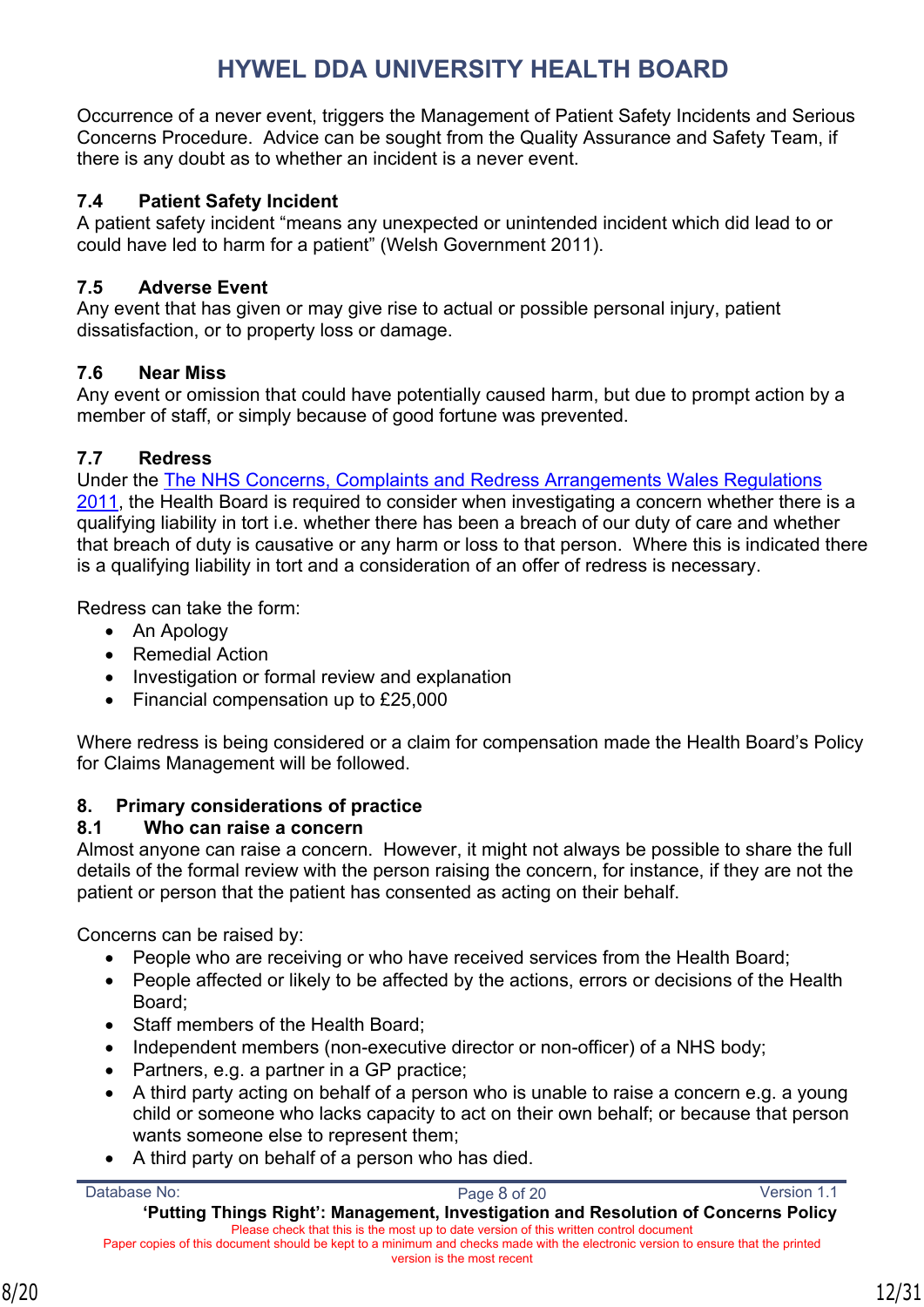### <span id="page-12-0"></span>**8.2 Single Point of Entry**

People can raise concerns in a variety of ways: Phone: 0300 0200 159 Email: [hdhb.patientsupportservices@wales.nhs.uk](mailto:hdhb.patientsupportservices@wales.nhs.uk) Letter: FREEPOST FEEDBACK@HYWEL DDA

Text: 07891 142240

The Health Board considers each of the above to be a single point of entry e.g. if a concern is raised by phone, the person will not be expected to formally write to the Health Board.

Staff can also raise concerns through the Health Board's Incident Reporting Procedure or through the All Wales Procedure for NHS Staff to Raise Concerns which should be considered before using the details provided above.

#### <span id="page-12-1"></span>**8.3 Acknowledgement**

All concerns (incidents, complaints and claims) will be logged on a central system and an acknowledgement of receipt sent to the person raising the concern (where contact details have been provided). In line with the Putting Things Right Regulations, the acknowledgement must be sent within two working days of first receipt. Any person raising a concerns will be treated with compassion and understanding.

#### <span id="page-12-2"></span>**8.4 Being Open/Duty of Candour**

When a concern has occurred, it is essential that all staff comply with Hywel Dda UHB Being Open/Duty of Candour Guidance and ensure that the person is offered an apology and given an explanation (wherever possible) of any actions taken. It is important to note that saying sorry is not an admission of liability.

An appropriately nominated person will provide, in a truthful and open manner, information about the formal review to the person raising the concern. The offer of a face to face meeting should be considered and where appropriate made.

The principles of the regulations are that when a concern has been raised the patient affected will be informed. When a formal review is being undertaken the patient affected should be notified. However, for incidents only, where it is felt that it would not be in the best interests of the patient to inform or involve them in the formal review:

- The rationale for that decision must be recorded; and
- As circumstances may change, the decision not to involve the patient must be kept under review throughout the investigation or formal review.

#### <span id="page-12-3"></span>**8.5 Multidisciplinary Responsibility**

Most healthcare provision is through multidisciplinary teams. This should be reflected in the way that patients, their families and carers are communicated with when things go wrong. This will ensure that the Putting Things Right process is consistent with the philosophy that concerns usually result from system failures and rarely from the actions of an individual.

#### <span id="page-12-4"></span>**8.6 Continuity of care**

Patients are entitled to expect that they will continue to receive all usual treatment and continue to be treated with dignity, respect and compassion. If a patient expresses a preference for their healthcare needs to be taken over by another team, where possible, alternative arrangements should be made.

| Database No:                                                                                                                     | Page 9 of 20                                                                           | Version 1.1 |
|----------------------------------------------------------------------------------------------------------------------------------|----------------------------------------------------------------------------------------|-------------|
|                                                                                                                                  | 'Putting Things Right': Management, Investigation and Resolution of Concerns Policy    |             |
|                                                                                                                                  | Please check that this is the most up to date version of this written control document |             |
| Paper copies of this document should be kept to a minimum and checks made with the electronic version to ensure that the printed |                                                                                        |             |
|                                                                                                                                  | version is the most recent                                                             |             |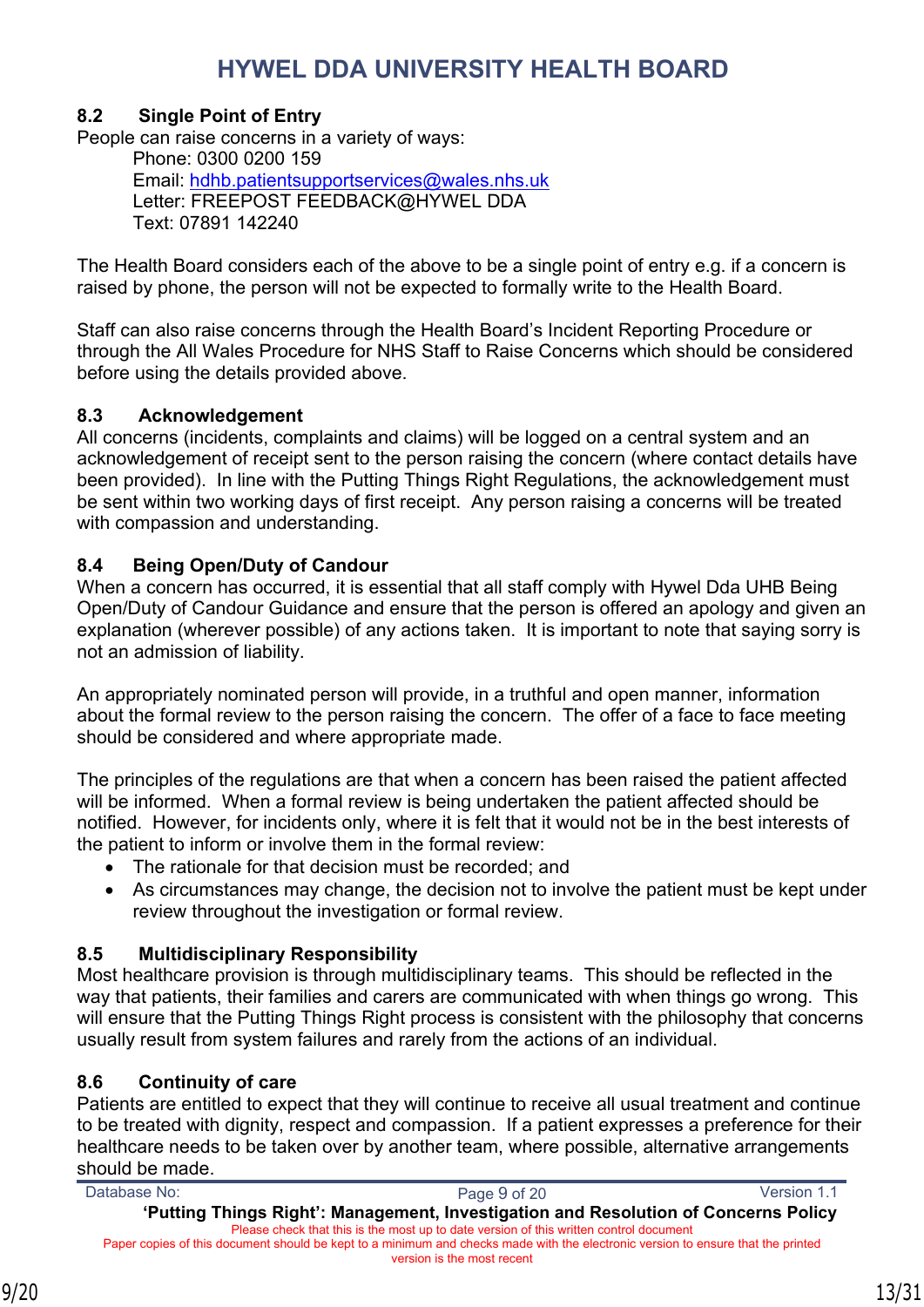### <span id="page-13-0"></span>**8.7 Proportionate and Appropriate Formal Review**

Identifying the root cause of the concern will focus the formal review and help to improve the systems of care. The principle of conducting a thorough and proportionate formal review into a concern and reassuring the person that lessons have been learned will help to prevent the event recurring.

Information about the formal review must be given to the staff involved in a truthful and open manner although if imparting this information may jeopardise the formal review, then it is advised not to inform the member of staff.

Information given to patients and staff is based solely on the facts known at the time. Healthcare professionals should explain that new information may emerge as the investigation or formal review is undertaken and that patients, their families and carers will be kept up to date with the progress of the investigation or formal review.

### <span id="page-13-1"></span>**8.8 Support for Staff Involved in Concerns**

Being the subject of a concern or even reporting a concern as a member of staff can be very stressful. In terms of being the subject of a concern, when an issue is raised, whether by a patient or through a report from a member of staff, the details should be shared with the staff member involved wherever appropriate. This should be done supportively and staff may want to have a member of their professional association or Trade Union representative present in any meetings.

The Directorate Senior Management Team, Redress Team, Patient Support Team and/or Quality Assurance and Safety Team will provide support for those involved with the formal review of a concern in accordance with the 'assist me' good practice model for supporting staff involved in adverse events.

Consideration should also be given under the workforce and organisational development policies as to whether a staff member may need more proactive support such as counselling. In terms of staff who report concerns, consideration should also be given as to whether they may require specific support. For any member of staff involved in a concern, their line manager should be involved in any decisions that are taken.

## <span id="page-13-2"></span>**9. Governance Framework**

All concerns with significant learning will be reported to the Listening and Learning from Events Sub-Committee and/or the Operational Quality, Safety and Experience Sub Committee. The concerns raised will form part of the regular assurance reports to the Quality, Safety, and Experience Assurance Committee. Details of the subject and nature of the concern together with the outcome of the investigation must be recorded.

Compliance with the stated time periods for response are monitored and reported. The Board are made aware of concerns which may adversely affect the reputation of Board by the Chair of the Quality, Safety and Experience Assurance Committee.

The time periods set in the Putting Things Right Regulations are: **Complaints (concerns considered under Regulation 24)**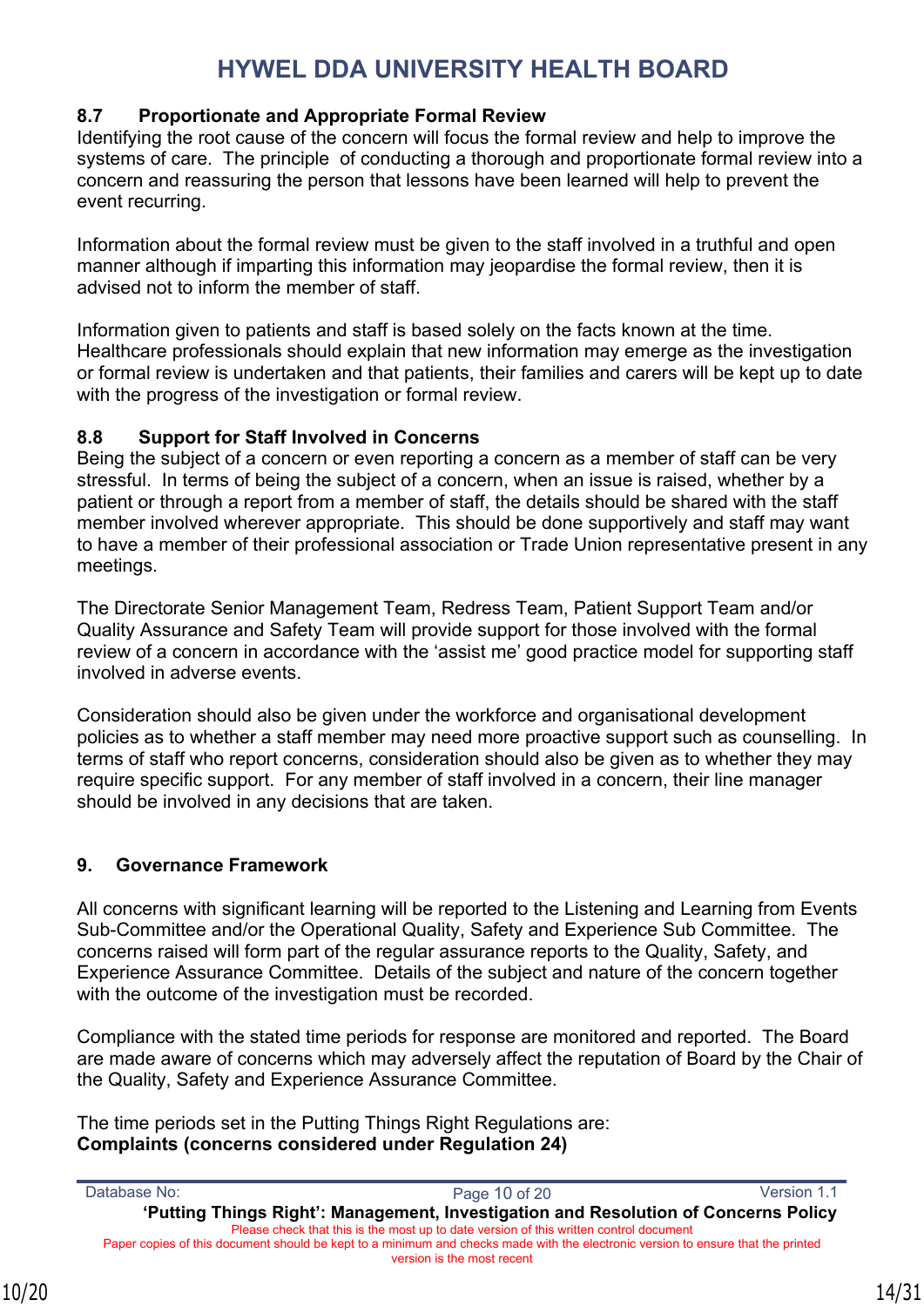- Final responses should be issued within working 30 days of first receipt of the concern, but if this is not possible the person raising the concern must be informed of the reason for delay.
- When a response cannot be issued within 30 days, the response must then be sent as soon as possible and within 6 months of the date the concern was received.
- If, in very exceptional circumstances, the response cannot be issued within 6 months, then the person raising the concern must be informed of the reason for delay and given an expected date for response.

## **Patient Safety Incidents**

- The principle of timely and proportionate investigation is paramount.
- For the majority of nationally reported incidents (serious incidents), the investigation should be completed within 60 days.
- This policy will ensure that the Health Board complies with the requirements of the [NHS](https://du.nhs.wales/patient-safety-wales/patient-safety-incidents/)  [Wales Patient Safety Incident Policy](https://du.nhs.wales/patient-safety-wales/patient-safety-incidents/) (Appendix 2).

## <span id="page-14-0"></span>**10. Roles and Responsibilities**

## <span id="page-14-1"></span>**10.1 Chief Executive**

The Chief Executive Officer has overall responsibility for dealing with concerns. This responsibility has been delegated to the Director of Nursing, Quality and Experience with dayto-day responsibility delegated to the Assistant Director of Nursing (Assurance, Safeguarding, Quality and Professional Regulation) and the Assistant Director (Patient Experience/ Legal Services).

## <span id="page-14-2"></span>**10.2 Non-Officer Lead**

The delegated non officer for the Health Board is the Chair of the Quality, Safety, Experience and Assurance Committee who is responsible for maintaining a strategic overview of the Policy (Regulation 2.6). This person is responsible, in particular for:

- Ensuring that the organisation complies with the arrangements it has in place for ensuring that the details of concerns received and investigated are considered so that lessons may be learned in order to seek to avoid such deficiencies recurring;
- Ensuring that an annual report is prepared which summarises the organisation's activities under the regulations (NHS (Concerns, Complaints and Redress Arrangements) (Wales) Regulations 2010. (Regulation 10.2); and
- Ensuring that arrangements for dealing with concerns are published in a variety of media, formats and languages and that a copy of the arrangements is given free of charge to any person who requests it, in the format requested.

## <span id="page-14-3"></span>**10.3 Director of Nursing, Quality and Patient Experience (Responsible Officer)**

The Director of Nursing, Quality and Patient Experience is the Responsible Officer for overseeing the day to day management of these arrangements and ensuring that the Health Board operates in an integrated manner to:

- Deal with concerns in line with the Regulations;
- Allow for the consideration of qualifying liability; and
- Provide for concerns to be dealt with under a single governance arrangement.

The responsibilities of the Director of Nursing, Quality and Experience are delegated to the Assistant Director of Nursing (Assurance, Safeguarding, Quality and Professional Regulation)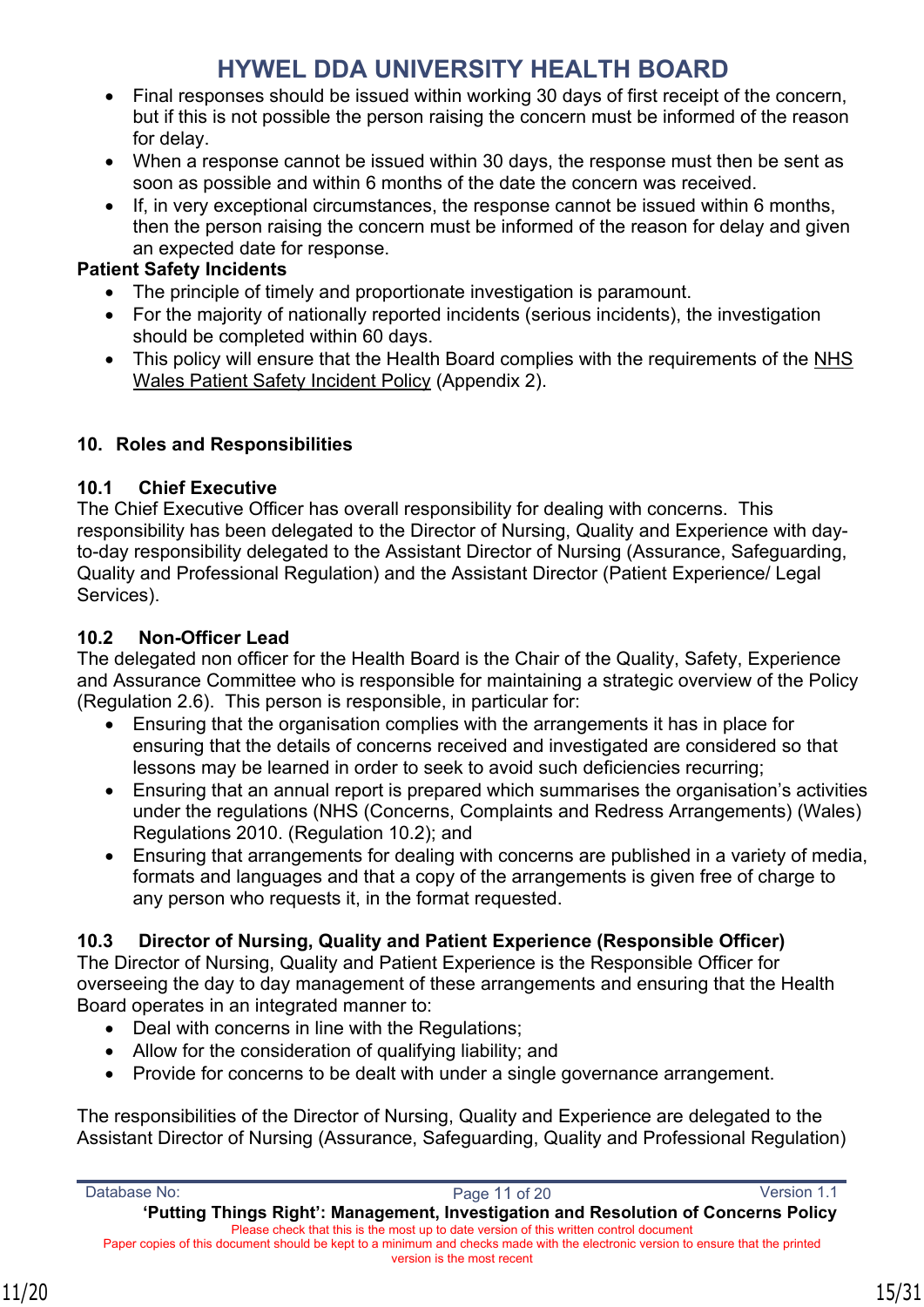and the Assistant Director (Patient Experience/ Legal Services), but remain under the direct control and supervision of the executive lead.

### <span id="page-15-0"></span>**10.4 Other Directors**

All Executive Directors and Directors are responsible for supporting the Chief Executive in their responsibility and supporting the directorate managers, clinical directors and medical staff in implementing this policy across the organisation.

### <span id="page-15-1"></span>**10.5 Senior Investigations Manager**

The handling and consideration of concerns in accordance with the Regulations will be the responsibility of the Senior Investigations Manager. As well as the handling and consideration of concerns under the Regulations, part of the Senior Investigations Manager's role will require them to undertake other functions in relation to dealing with concerns and to co-operate with other persons or responsible bodies, e.g. primary care providers, to facilitate the handling and investigation or formal review of concerns. The Senior Investigations Managers provide leadership and advice to the Board, clinicians and managers on patient safety and on the handling and management of concerns. This includes implementing a system across the Health Board which ensures remedial actions are taken to avoid recurrence of concerns and the sharing of lessons learnt across the organisation and beyond. This role is supported by additional suitably trained staff as part of the integrated arrangements.

The Senior Investigations Managers are the Assistant Director of Nursing (Assurance, Safeguarding, Quality and Professional Regulation) and the Assistant Director (Patient Experience/ Legal Services).

### <span id="page-15-2"></span>**10.6 Directorate Managers/Triumvirate Teams**

Directorate managers/triumvirate teams have responsibility to make sure that the principles outlined within this policy are implemented within their directorate/hospital including fostering a culture for learning from experience and sharing lessons learned.

They are responsible for disseminating lessons learned to colleagues within their directorate, providing opportunities for learning through team meetings and with colleagues in other directorates where appropriate.

It is the responsibility of the Heads of Nursing to escalate any fitness to practice concerns to the Director of Nursing, Quality and Patient Experience.

It is the responsibility of the Hospital Clinical Director to escalate any fitness to practice concerns to the Executive Medical Director or Executive Director of Therapies and Health Science.

## <span id="page-15-3"></span>**10.7 Heads of Service/Departmental Managers**

Heads of service/departmental managers have a responsibility to foster a culture or learning from concerns.

They are responsible for disseminating lessons learned to colleagues within their directorate/hospital, providing opportunities for learning through team meetings and with colleagues in other divisions where appropriate.

## <span id="page-15-4"></span>**10.8 Responsibility of All Staff**

All staff are responsible for ensuring that they: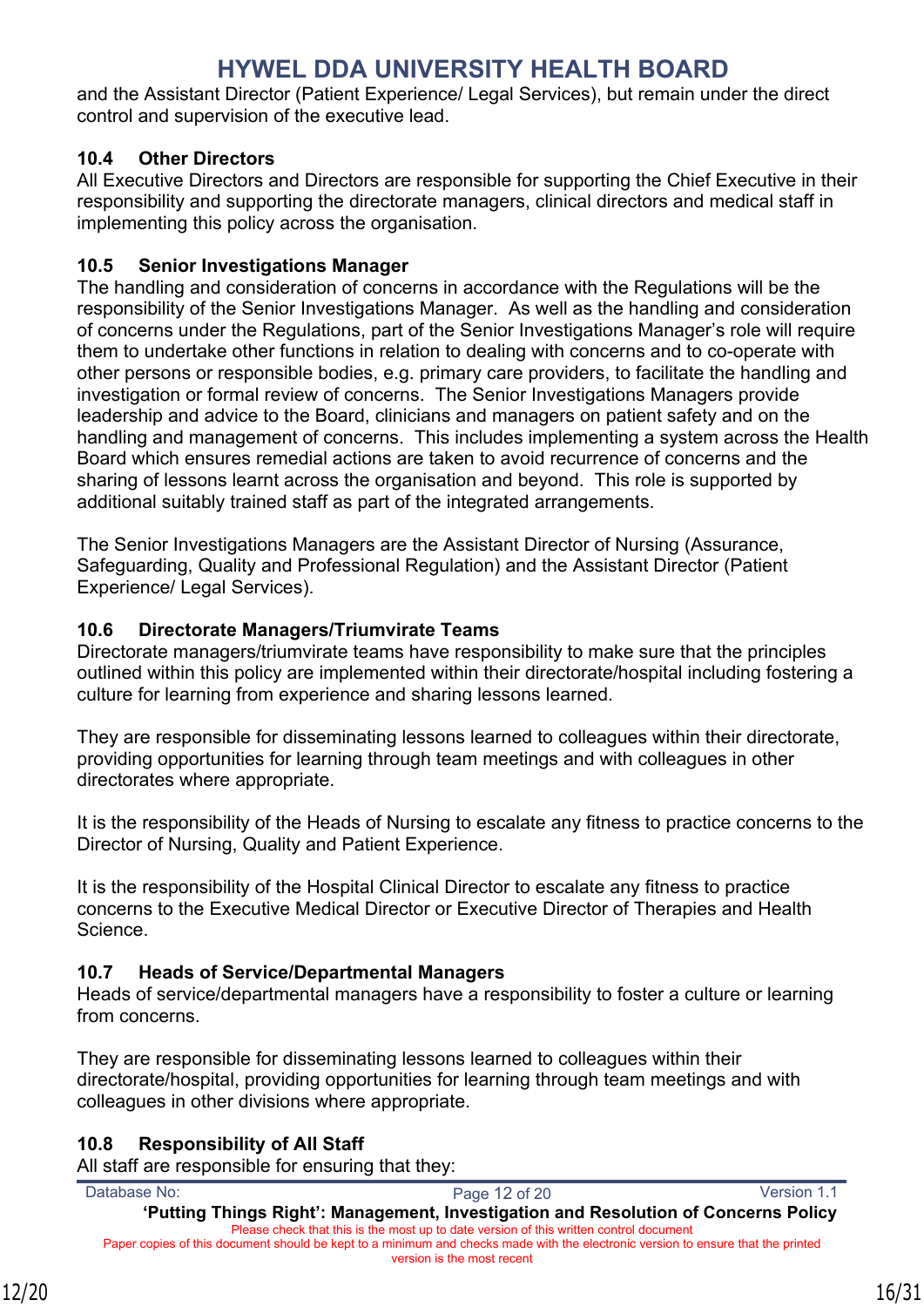- Work to the principles outlined in this policy, and associated written control documents;
- Learn from concerns; and
- Co-operate fully and openly in the investigation or formal review of a concern.

## <span id="page-16-0"></span>**11. Culture**

The Health Board is committed to ensuring that the action and learning from all concerns will be incorporated within the whole organisation to ensure the safety of patients and staff.

In order to promote this philosophy and ensure staff feel confident **whether they are the subject of a concern or are** the reporter or witness of an incident, we will ensure managers take a fair, equitable and consistent approach when they review concerns. Most concerns including serious incidents will not lead to individuals being managed under a workforce policy. Within the spirit of being, "Open and Fair" a workforce process will only be considered when information highlights potential issues of alleged personal/professional misconduct. To support this process the Health Board will follow the principles laid out in ["a just culture guide"](https://improvement.nhs.uk/documents/2490/NHS_0690_IC_A5_web_version.pdf) published by NHS Improvement.

## <span id="page-16-1"></span>**12. References**

Welsh Government (2013) Putting Things Right Guidance (version 3) Welsh Government (2011) The National Health Service (Concerns, Complaints and Redress Arrangements) (Wales) Regulations 2011 NHS Improvement (undated) A Just Culture Guide NHS Improvement (2018) Never Events Policy and Framework (revised January 2018) NHS Improvement (2018) Never Events list 2018 (revised 31 January 2018) NHS Wales Delivery Unit (2021) National Incident Reporting Policy (<https://du.nhs.wales/patient-safety-wales/patient-safety-incidents/>)

## **Supporting written control documents**

Being Open/Duty of Candour Guidance (244) Incident Reporting Procedure (tba) Management of Patient Safety Incidents and Serious Concerns Procedure (tba) Policy for Claims Management (004) Staff Attending Inquests/Court and Assisting with Police Investigations Guideline (018) Management of Nursing and Midwifery Medication Errors/Near Miss Policy (558)

## **Other supporting written control documents**

Safeguarding Adults at Risk Interim Policy (098) All Wales Child Protection Procedures Procedural Response for Unexpected Deaths in Childhood Procedure (PRUDIC) (563) Safeguarding Children & Young People in Emergency and Out of Hours Service Procedure (405) Allegations against Employees of Hywel Dda University Health Board of Harm/Abuse Involving Children or Adults (246) All Wales Disciplinary Policy & Procedure (201) All Wales Capability Policy (203) All Wales NHS Staff to Raise Concerns Procedure (435)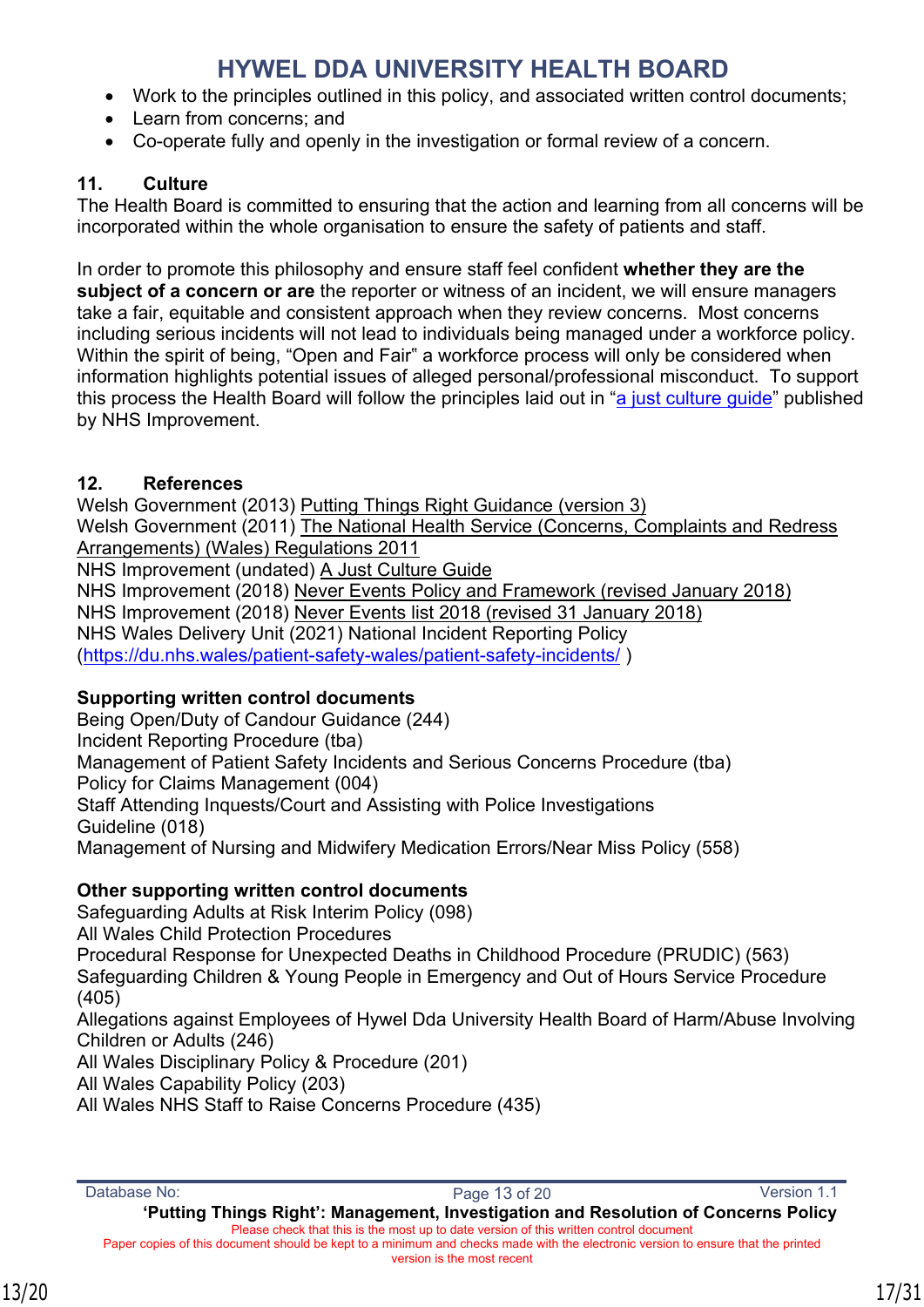#### <span id="page-17-0"></span>**13. Appendices**

Appendix 1: Grading framework for dealing with all concerns

- Appendix 2: Serious Incidents
- Appendix 3: List of Never Events 2018/19
- Appendix 4: Complaints Standards Authority Statement of Principles July 2019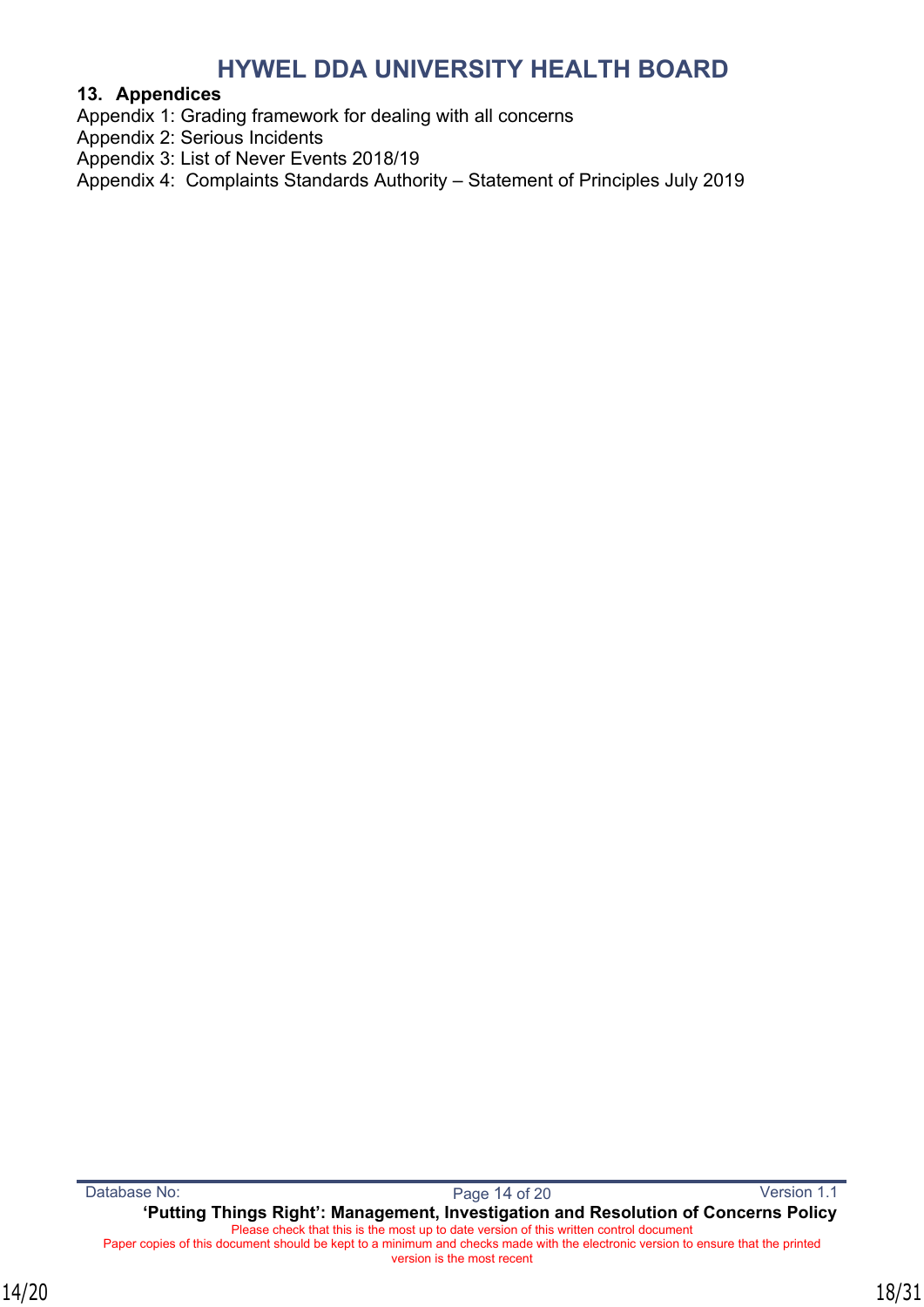### <span id="page-18-0"></span>**Appendix 1: Grading framework for dealing with all concerns**

| <b>Level of Harm</b>                   | <b>Examples of concerns</b>                                                                                                                                                                                                                                                                                                                                                                                                                                                                                                                                                                                                                                                                                                                                                                                                                                                                                                                                                 |
|----------------------------------------|-----------------------------------------------------------------------------------------------------------------------------------------------------------------------------------------------------------------------------------------------------------------------------------------------------------------------------------------------------------------------------------------------------------------------------------------------------------------------------------------------------------------------------------------------------------------------------------------------------------------------------------------------------------------------------------------------------------------------------------------------------------------------------------------------------------------------------------------------------------------------------------------------------------------------------------------------------------------------------|
| Level 1<br>No harm                     | a) Concerns which normally involve issues that can be easily / speedily<br>addressed;<br>b) Potential to cause harm but impact resulted in no harm having<br>arisen;<br>c) Outpatient appointment delayed, but no consequences in terms of<br>$health$ ;<br>d) Difficulty in car parking;<br>e) Patient fall - no harm or time of work;<br>f) Concerns which have impacted on a positive patient experience.                                                                                                                                                                                                                                                                                                                                                                                                                                                                                                                                                                |
| <b>Level 2</b><br><b>Minor Harm</b>    | a) Concerns regarding care and treatment which span a number of<br>different aspects/specialties<br>b) Increase in length of stay by $1 - 3$ days<br>c) Patient fall - requiring minor treatment<br>d) Requiring time off work $-3$ days<br>e) Concern involves a single failure to meet internal standards but with<br>minor implications for patient safety<br>f) Return for minor treatment, e.g. requiring local anaesthetic further<br>treatment/monitoring by GP<br>g) Samples taken from the wrong patient – not acted upon but require<br>repeat venepuncture.<br>h) Pathology labelling error detected post analytically before further<br>intervention                                                                                                                                                                                                                                                                                                            |
| <b>Level 3</b><br><b>Moderate harm</b> | a) Clinical / process issues that have resulted in avoidable, semi-<br>permanent injury or impairment of health or damage that requires<br>intervention<br>b) Additional interventions required or treatment / appointments<br>needed to be cancelled<br>c) Readmission or return to surgery, e.g. requiring general anaesthetic<br>d) Necessity for transfer to another centre for treatment / care (e.g. for<br>an incident in a GP Practice, admission to hospital)<br>e) Increase in length of stay by $4 - 15$ days<br>f) RIDDOR reportable incident (moderate harm)<br>g) Requiring time off work 4 - 14 days<br>h) Concerns that outline more than one failure to meet internal<br>standards<br>i) Moderate patient safety implication<br>j) Concerns that involve more than one organisation (e.g. cross border<br>incidents that may involve English providers or other Health Boards,<br>incidents involving interface with Local Authority, or Ambulance Trusts) |
| <b>Level 4</b><br><b>Major Harm</b>    | a) Clinical process issues that have resulted in avoidable, semi-<br>permanent harm or impairment of health or damage leading to<br>incapacity or disability<br>b) Additional interventions required or treatment needed to be<br>cancelled<br>c) Unexpected readmission or unplanned return to surgery<br>d) Increase in length of stay by >15 days<br>e) Necessity for transfer to another centre for treatment / care                                                                                                                                                                                                                                                                                                                                                                                                                                                                                                                                                    |

Database No: Page 15 of 20 Version 1.1 **'Putting Things Right': Management, Investigation and Resolution of Concerns Policy** Please check that this is the most up to date version of this written control document Paper copies of this document should be kept to a minimum and checks made with the electronic version to ensure that the printed version is the most recent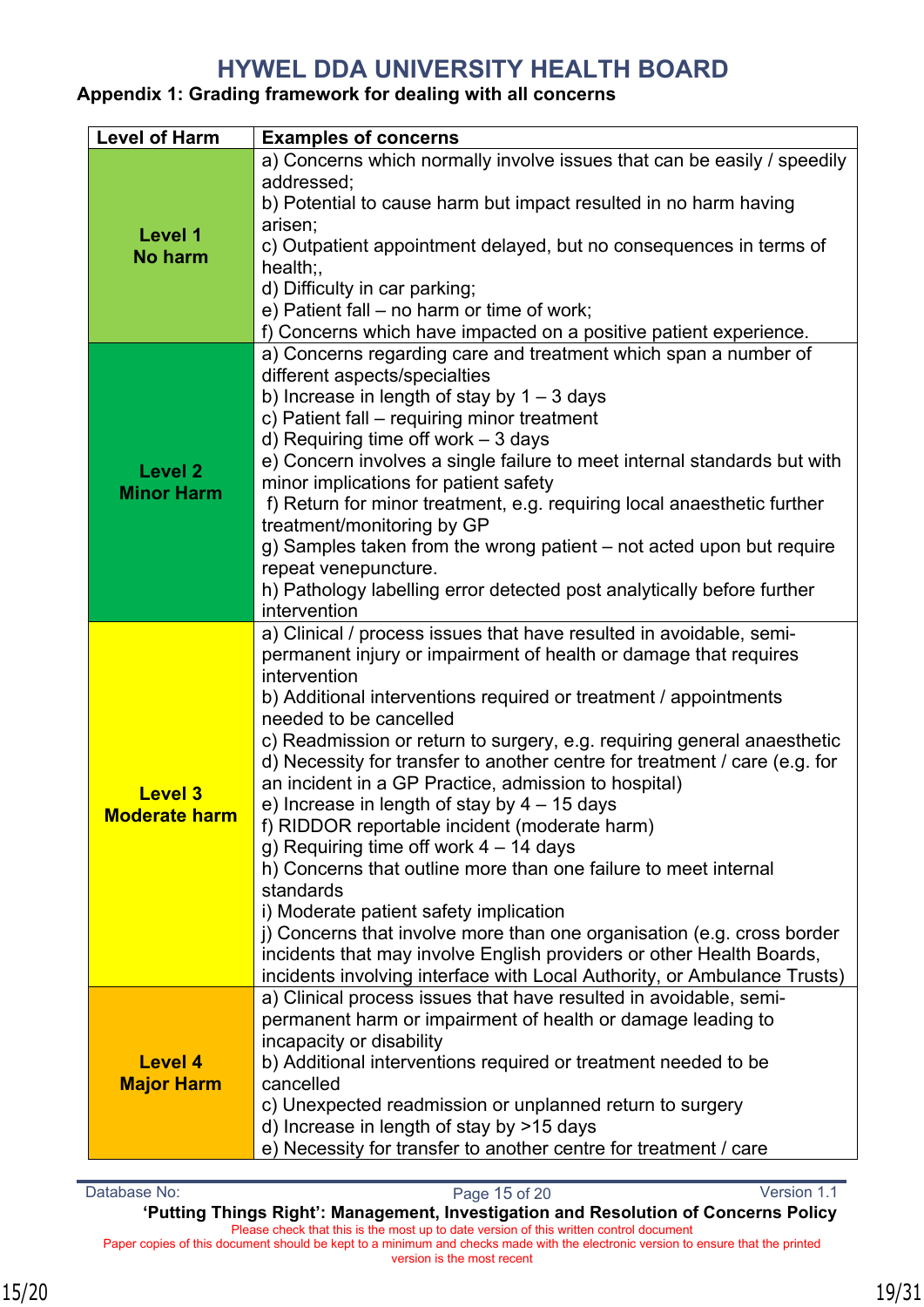|                     | f) Requiring time off work >14 days                                        |
|---------------------|----------------------------------------------------------------------------|
|                     | g) A concern outlining non-compliance with national standards with         |
|                     | significant risk to patient safety                                         |
|                     | h) RIDDOR reportable incident (significant harm)                           |
|                     | a) Concern leading to unexpected death, multiple harm or irreversible      |
|                     | health effects                                                             |
|                     | b) Concern outlining gross failure to meet national standards              |
| Level 5             | c) Normally clinical/process issues that have resulted in avoidable,       |
| <b>Catastrophic</b> | irrecoverable injury or impairment of health, having a lifelong adverse    |
| <b>Harm</b>         | effect on lifestyle, quality of life, physical and mental well being       |
|                     | d) Clinical or process issues that have resulted in avoidable loss of life |
|                     | e) RIDDOR reportable incident (catastrophic harm)                          |
|                     | Significant / consistent reporting errors <i>i.e.</i> malignant as benign. |
|                     |                                                                            |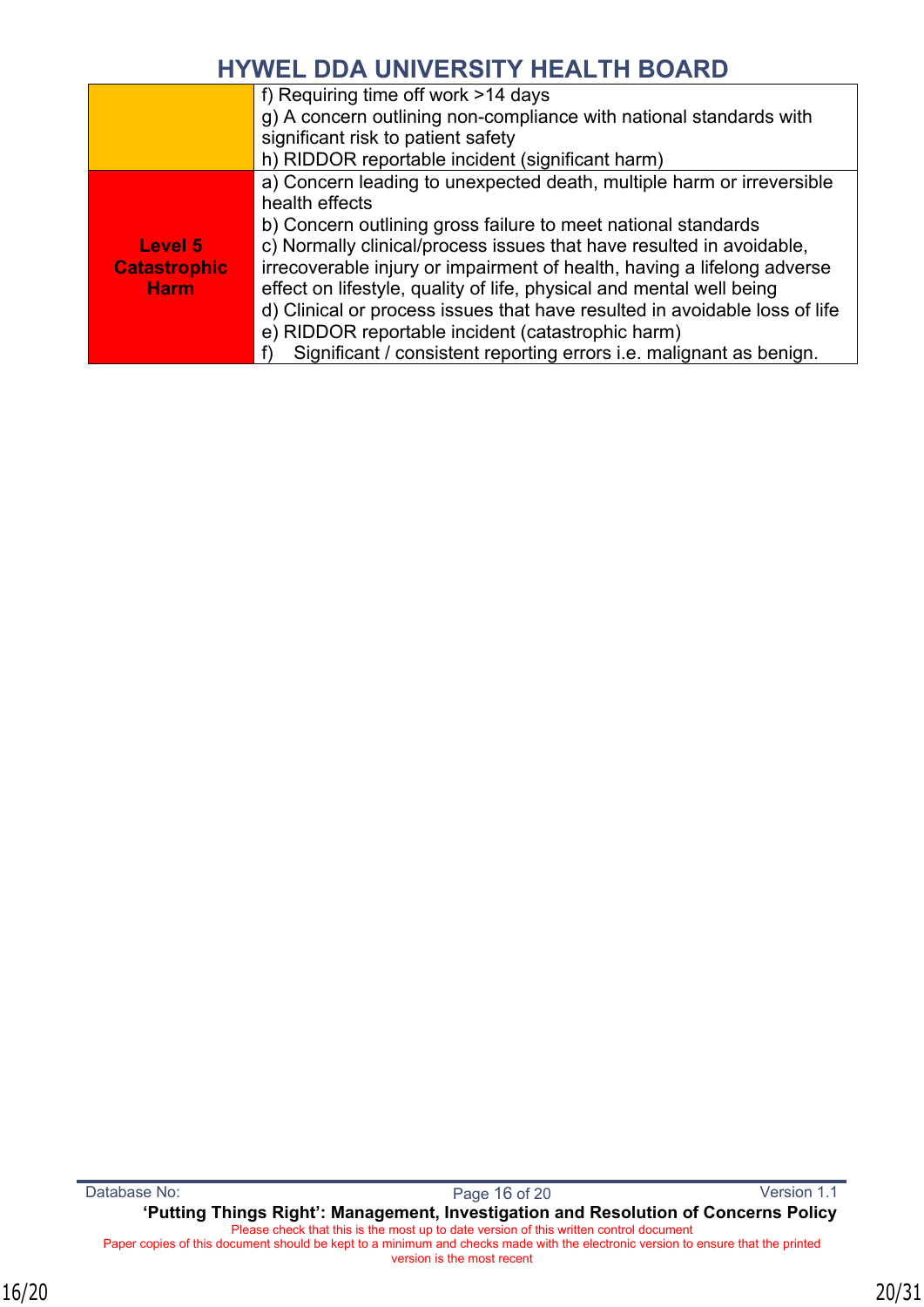### <span id="page-20-0"></span>**Appendix 2: Nationally reportable patient safety incidents**

The NHS Wales Patient Safety Incident Policy replaces the previous guidance on reporting of serious incident outlined in the (2013) Putting Things Right Guidance (version 3).

Further information can be found on the Hywel Dda UHB intranet site <http://howis.wales.nhs.uk/sitesplus/862/page/58798> or by visiting [https://du.nhs.wales/patient](https://du.nhs.wales/patient-safety-wales/patient-safety-incidents/)[safety-wales/patient-safety-incidents/](https://du.nhs.wales/patient-safety-wales/patient-safety-incidents/)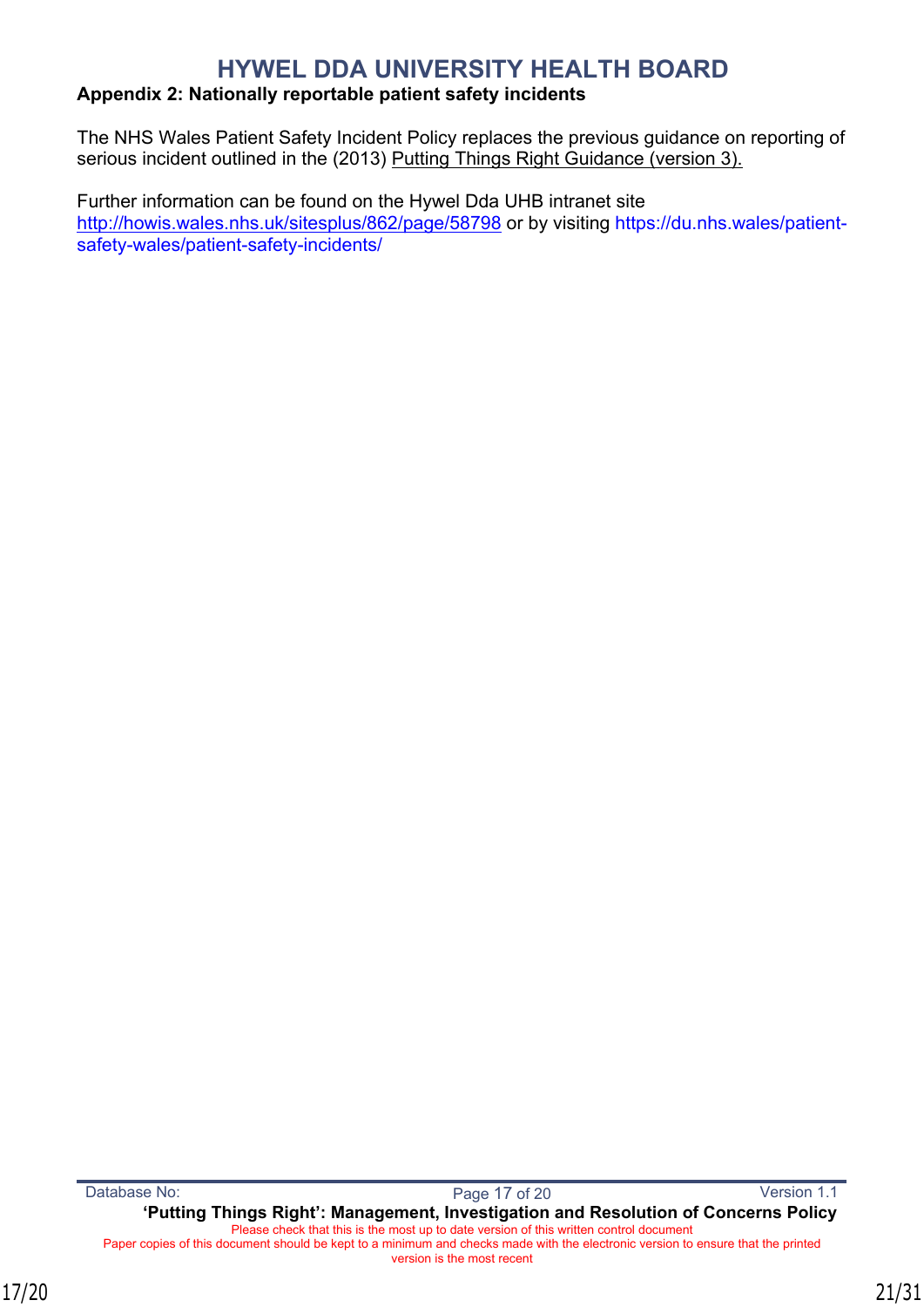### <span id="page-21-0"></span>**Appendix 3: List of Never Events 2018/19**

Extract from NHS Improvement (2018) Never Events list 2018 (revised 31 January 2018)

- 1. Wrong site surgery
- 2. Wrong implant/prosthesis
- 3. Retained foreign object post procedure
- 4. Mis-selection of a strong potassium containing solution
- 5. Administration of medication by the wrong route.
- 6. Overdose of insulin due to abbreviations or incorrect device
- 7. Overdose of methotrexate for non-cancer treatment
- 8. Mis-selection of high strength midazolam during conscious sedation
- 9. Failure to install functional collapsible shower or curtain rails
- 10. Falls from poorly restricted windows
- 11. Chest or neck entrapment in bedrails
- 12. Transfusion or transplantation of ABO-incompatible blood components or organs
- 13. Misplaced naso- or oro-gastric tubes
- 14. Scalding of patients
- 15. Unintentional connection of a patient requiring oxygen to an air flowmeter
- 16. Undetected oesophageal intubation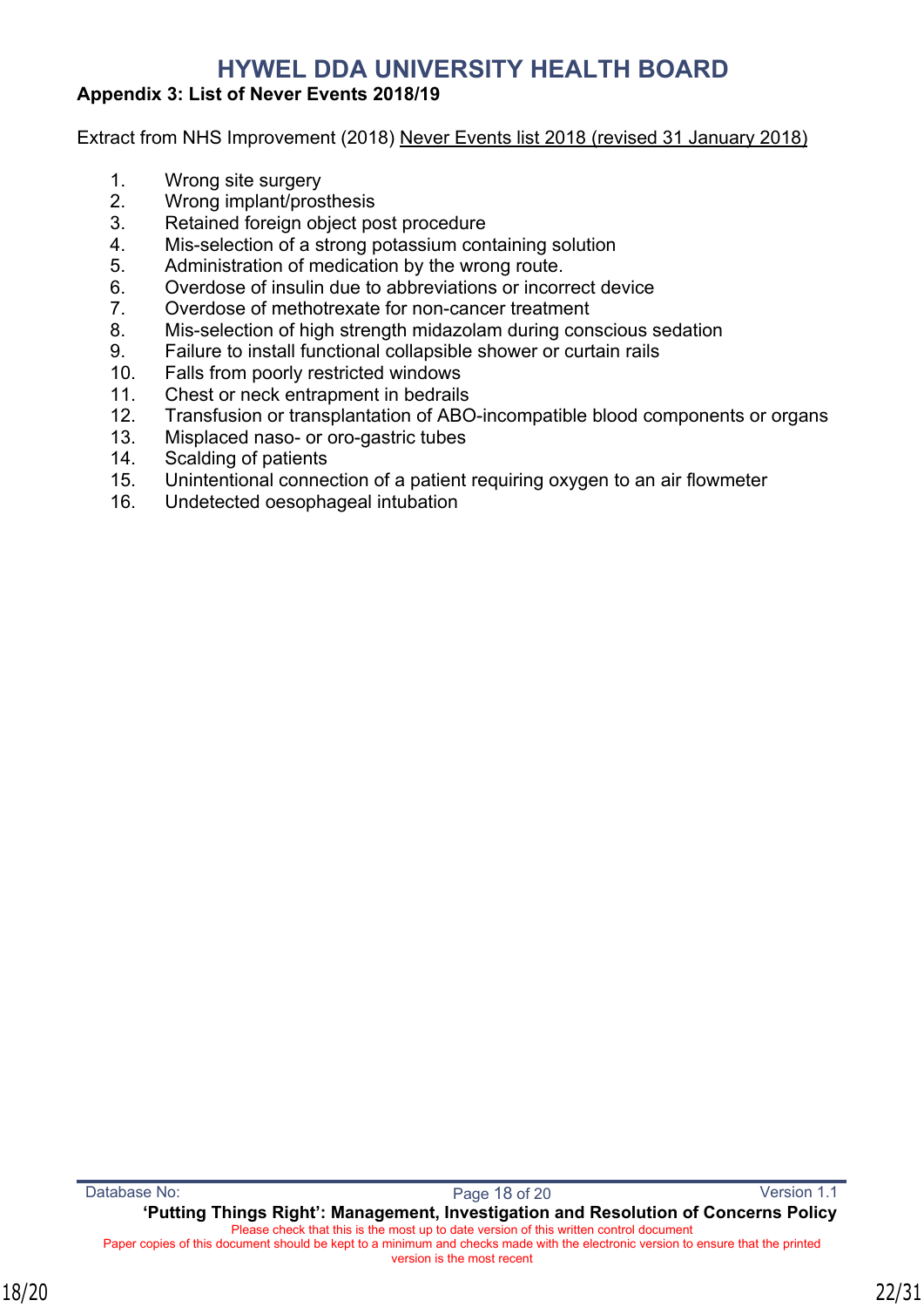#### Appendix 4

Public Services Ombudsman for Wales - Complaint Handling Processes Statement of Principles

Effective complaints handling processes should be:

- 1) Complainant Focused
- 2) Simple
- 3) Fair & Objective
- 4) Timely & Effective
- 5) Accountable
- 6) Committed to Continuous Improvement

### 1) **Complainant Focused**

The complainant should always be at the centre of the complaints process.

Service providers need to be flexible when responding to complainants' differing needs.

#### **2) Simple**

Complaints processes should be well-publicised, have easy-to-follow instructions and have no more than two stages.

Information on advocacy services and support should be available.

Complaints responses should set out clearly the next stage and the right to approach the Ombudsman.

### **3) Fair & Objective**

Complainants should receive a complete and appropriate response to their concerns.

Complainants and staff complained about should be treated equally and with dignity.

### **4) Timely & Effective**

Complaints should be resolved promptly, when possible

Investigations should be thorough, yet prompt.

Complainants should be kept informed throughout of the progress of a lengthy investigation.

## **5) Accountable**

Complainants should receive an honest and clear explanation of the findings of an investigation.

Service providers should explain to complainants what changes will be made if their complaint is upheld, whenever possible.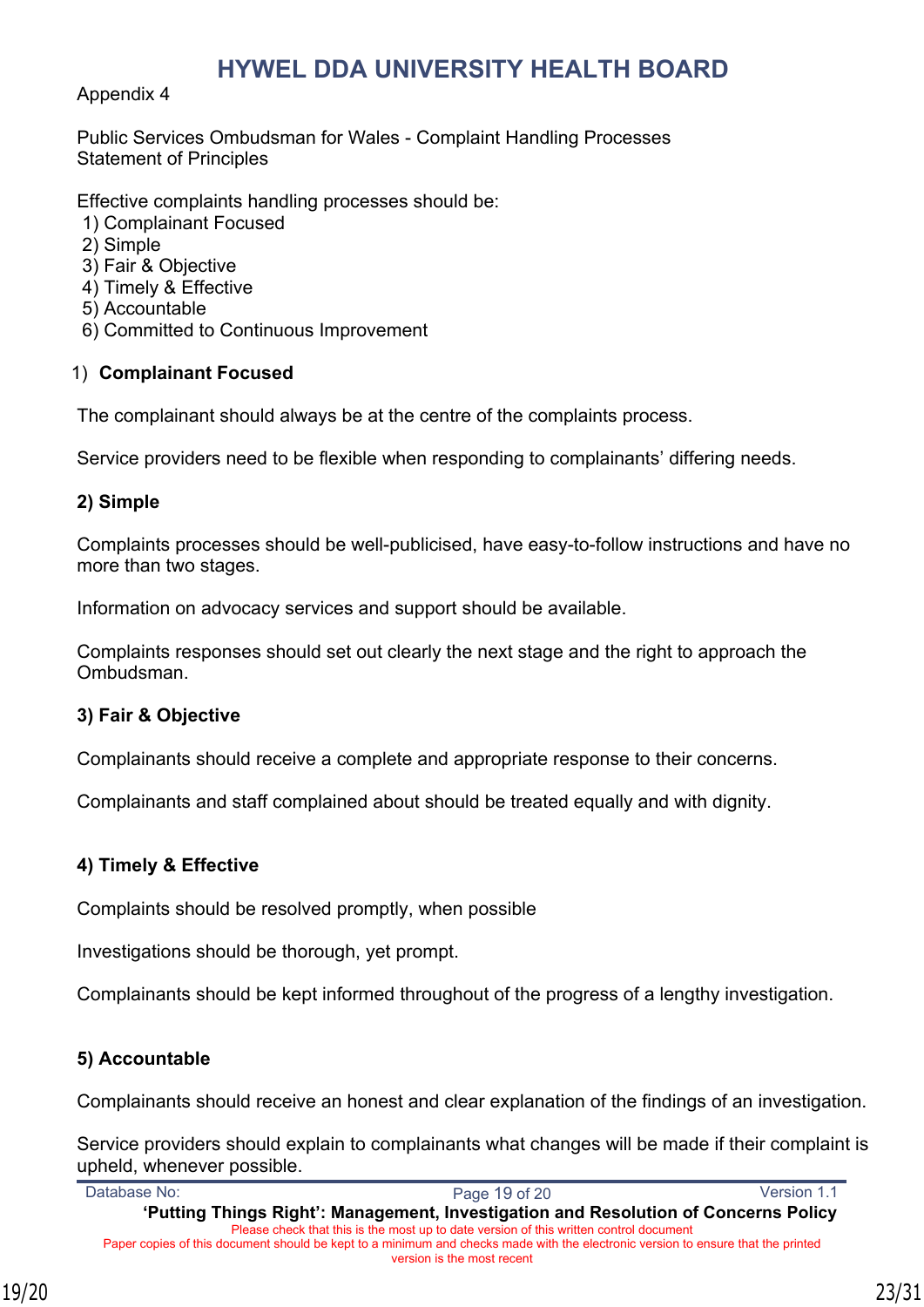### **6) Committed to Continuous Improvement**

Information from complaints should be collated and analysed.

Data should be shared with the organisation's senior leaders and the Ombudsman to support improvement in complaint handling and in service delivery.

Decision makers should regularly review the information gathered from complaints when planning service delivery.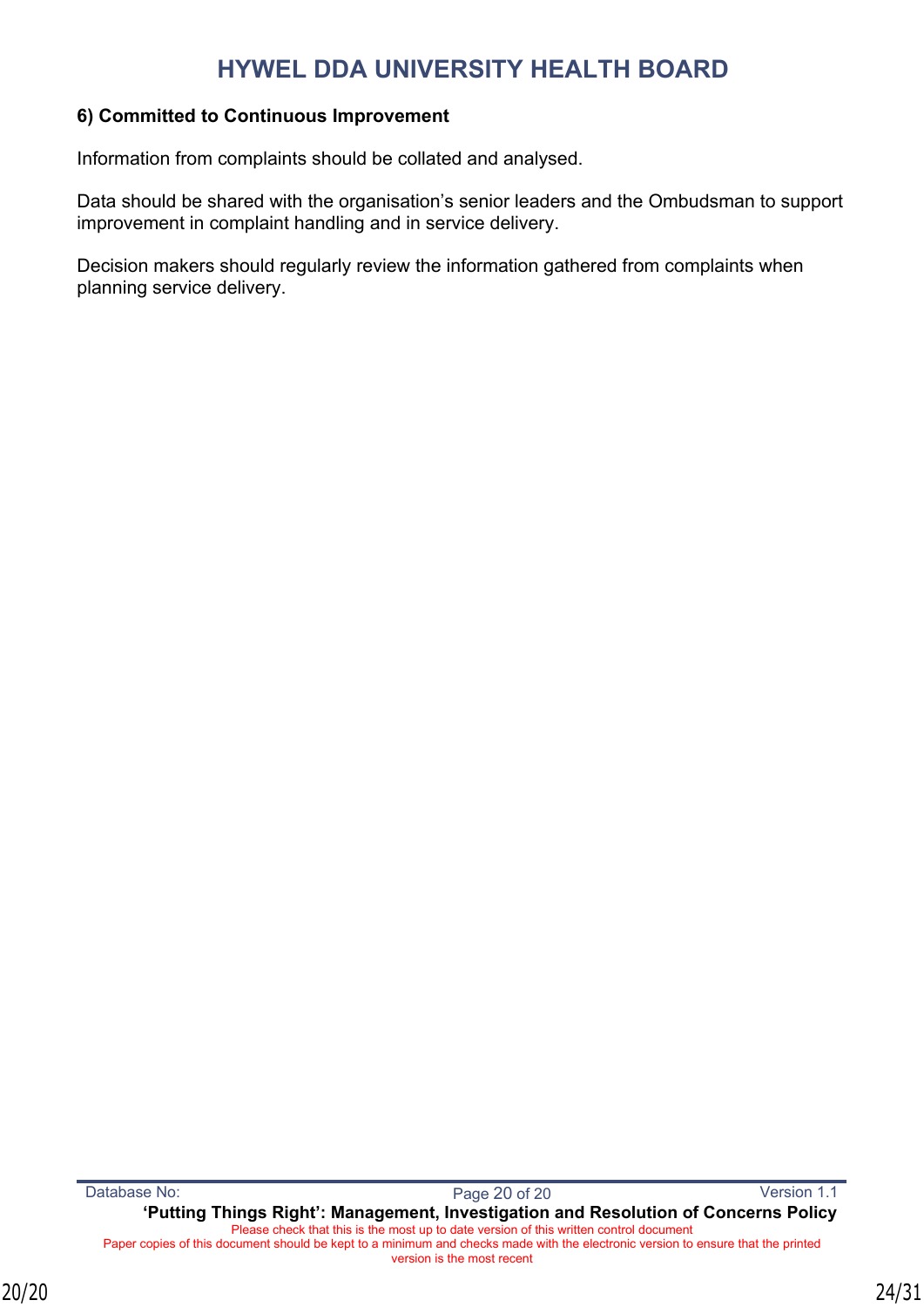#### **SUMMARY EQUALITY IMPACT ASSESSMENT –**

| ---- |                                                                        |
|------|------------------------------------------------------------------------|
|      | Innrn<br>11/NM <sup>1</sup><br>теан<br>™−⊓<br>∵ ⊓∪aru<br>,,,,,<br>5111 |
|      |                                                                        |

| <b>Proposal Sponsored</b>                             | Name:                                                                                                                                                                                                                                                                                                                                                                                                                                                                                                                                                                                                                                                                                                                                                                                                                                                                                                                                                                                                                             | <b>Cathie Steele</b>                                                |  |
|-------------------------------------------------------|-----------------------------------------------------------------------------------------------------------------------------------------------------------------------------------------------------------------------------------------------------------------------------------------------------------------------------------------------------------------------------------------------------------------------------------------------------------------------------------------------------------------------------------------------------------------------------------------------------------------------------------------------------------------------------------------------------------------------------------------------------------------------------------------------------------------------------------------------------------------------------------------------------------------------------------------------------------------------------------------------------------------------------------|---------------------------------------------------------------------|--|
| by:                                                   | <b>Title:</b>                                                                                                                                                                                                                                                                                                                                                                                                                                                                                                                                                                                                                                                                                                                                                                                                                                                                                                                                                                                                                     | <b>Head of Quality and Governance</b>                               |  |
|                                                       | <b>Department:</b>                                                                                                                                                                                                                                                                                                                                                                                                                                                                                                                                                                                                                                                                                                                                                                                                                                                                                                                                                                                                                | <b>Nursing Directorate</b>                                          |  |
|                                                       |                                                                                                                                                                                                                                                                                                                                                                                                                                                                                                                                                                                                                                                                                                                                                                                                                                                                                                                                                                                                                                   |                                                                     |  |
| <b>Policy Title:</b>                                  |                                                                                                                                                                                                                                                                                                                                                                                                                                                                                                                                                                                                                                                                                                                                                                                                                                                                                                                                                                                                                                   | Putting Things Right - Management and Resolution of Concerns Policy |  |
|                                                       |                                                                                                                                                                                                                                                                                                                                                                                                                                                                                                                                                                                                                                                                                                                                                                                                                                                                                                                                                                                                                                   |                                                                     |  |
| <b>Brief Aims and</b><br><b>Objectives of Policy:</b> | This Policy sets out the arrangements, under Putting Things Right, by which<br>Hywel Dda University Health Board (the Health Board) will manage, respond<br>and resolve concerns in order to meet the requirements of the NHS Welsh<br>Government legislation: Concerns, Complaints and Redress Arrangements<br>(Wales) Regulations 2011. The aim of this policy is to ensure that there is a systematic person<br>centred approach to the management, review and resolution of concerns which reduces the<br>likelihood of recurrence and to improve future outcomes and patient experience as well as<br>services and the environment. The aims will be achieved through the following objectives:<br>Developing an organisational culture, which allows concerns to be reported in an open<br>and fair environment<br>$\Box$ Analysing and learning from when things go wrong<br>$\Box$ Development of a learning culture throughout the organisation; and<br>$\Box$ Resolving system failures and improving service delivery. |                                                                     |  |

| Was<br>ыоік<br>ліг | - מ<br>165<br>__ |  |
|--------------------|------------------|--|
|                    |                  |  |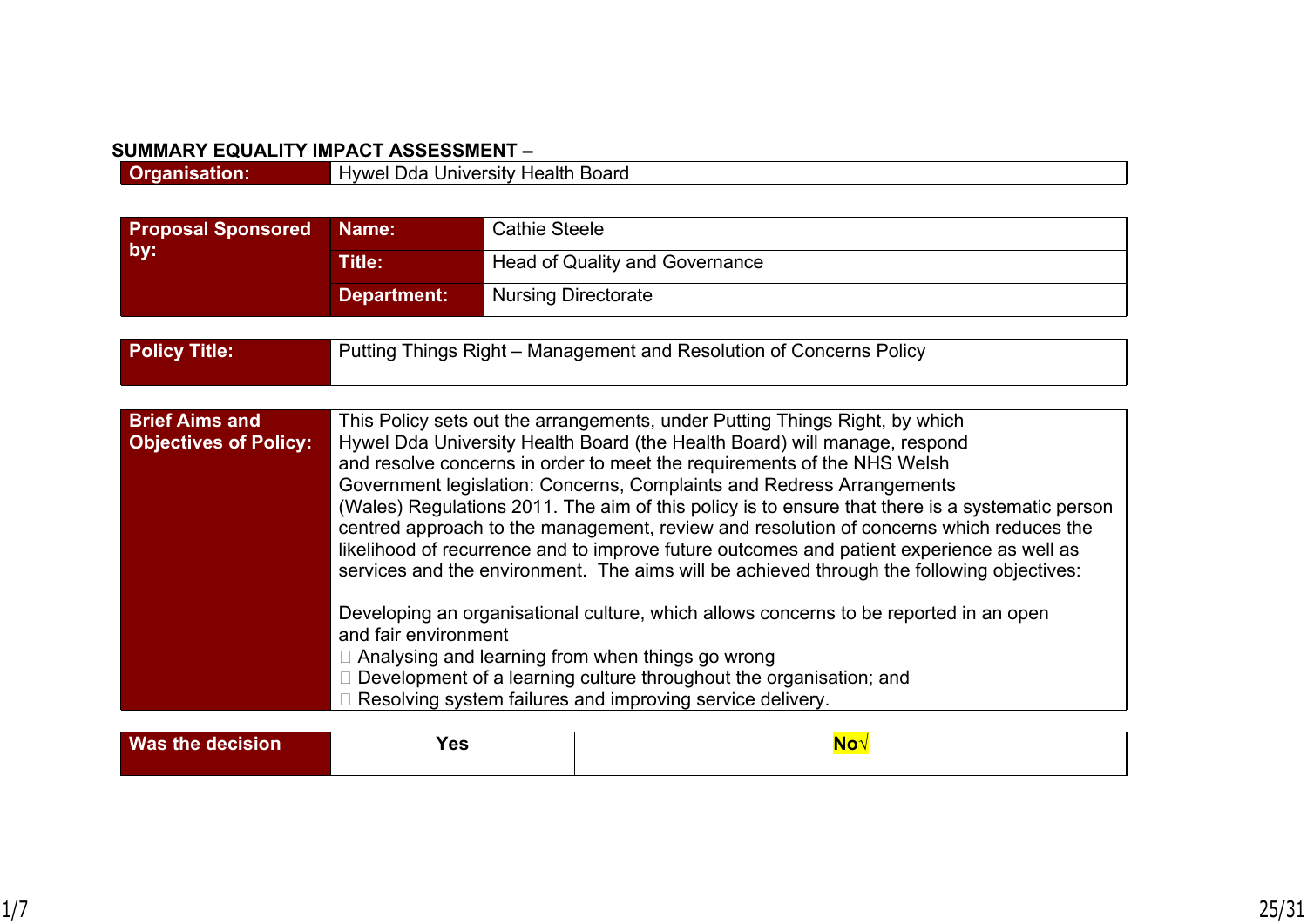| reached to proceed<br>to full Equality<br><b>Impact Assessment?:</b> | In terms of the effective management, formal review and resolution of concerns, with an<br>approach that is person centred, the Health Board is committed to the principles of openness,<br>accessibility, transparency, responsiveness, fairness and confidentiality. In line with national<br>equality and diversity legislation, the Board takes all reasonable steps to enable patients, their<br>representatives and our staff to raise a concern in the most appropriate format to them. It also<br>offers the support of advocacy services where necessary, working collaboratively with Hywel<br>Dda Community Health Council. This policy provides an objectives framework to govern the<br>procedures for addressing complaints and concerns. It will be the responsibility of staff involved<br>in addressing concerns to ensure that the principles and guidance within this policy is duly<br>followed and that consideration is given to the protected characteristics, where relevant, when<br>following due process.<br>The policy is intended to make the concerns management process as quick and as fair as<br>possible, with concerns being assessed on the basis of facts and in accordance with the<br>Regulations. It is therefore considered that the impact is largely positive. The positive effect is<br>enhanced with the PTR leaflets aimed at service users, available in a variety of formats.<br>No potential adverse impacts in relation to any protected characteristics have been identified at<br>this stage. A search of similar policies elsewhere indicated similar results.<br>https://www.bing.com/search?q=Putting+things+right+policy+nhs+equality+impact+assessme<br>nt+&qs=n&form=QBRE&sp=-<br>1&pq=putting+things+right+policy+nhs+equality+impact+assessment+≻=0-<br>59&sk=&cvid=280A413E0FC147CB870CBBC252992561 |     |  |  |
|----------------------------------------------------------------------|------------------------------------------------------------------------------------------------------------------------------------------------------------------------------------------------------------------------------------------------------------------------------------------------------------------------------------------------------------------------------------------------------------------------------------------------------------------------------------------------------------------------------------------------------------------------------------------------------------------------------------------------------------------------------------------------------------------------------------------------------------------------------------------------------------------------------------------------------------------------------------------------------------------------------------------------------------------------------------------------------------------------------------------------------------------------------------------------------------------------------------------------------------------------------------------------------------------------------------------------------------------------------------------------------------------------------------------------------------------------------------------------------------------------------------------------------------------------------------------------------------------------------------------------------------------------------------------------------------------------------------------------------------------------------------------------------------------------------------------------------------------------------------------------------------------------------------------------------------------|-----|--|--|
| If no, are there any                                                 | <b>Yes</b>                                                                                                                                                                                                                                                                                                                                                                                                                                                                                                                                                                                                                                                                                                                                                                                                                                                                                                                                                                                                                                                                                                                                                                                                                                                                                                                                                                                                                                                                                                                                                                                                                                                                                                                                                                                                                                                       | No√ |  |  |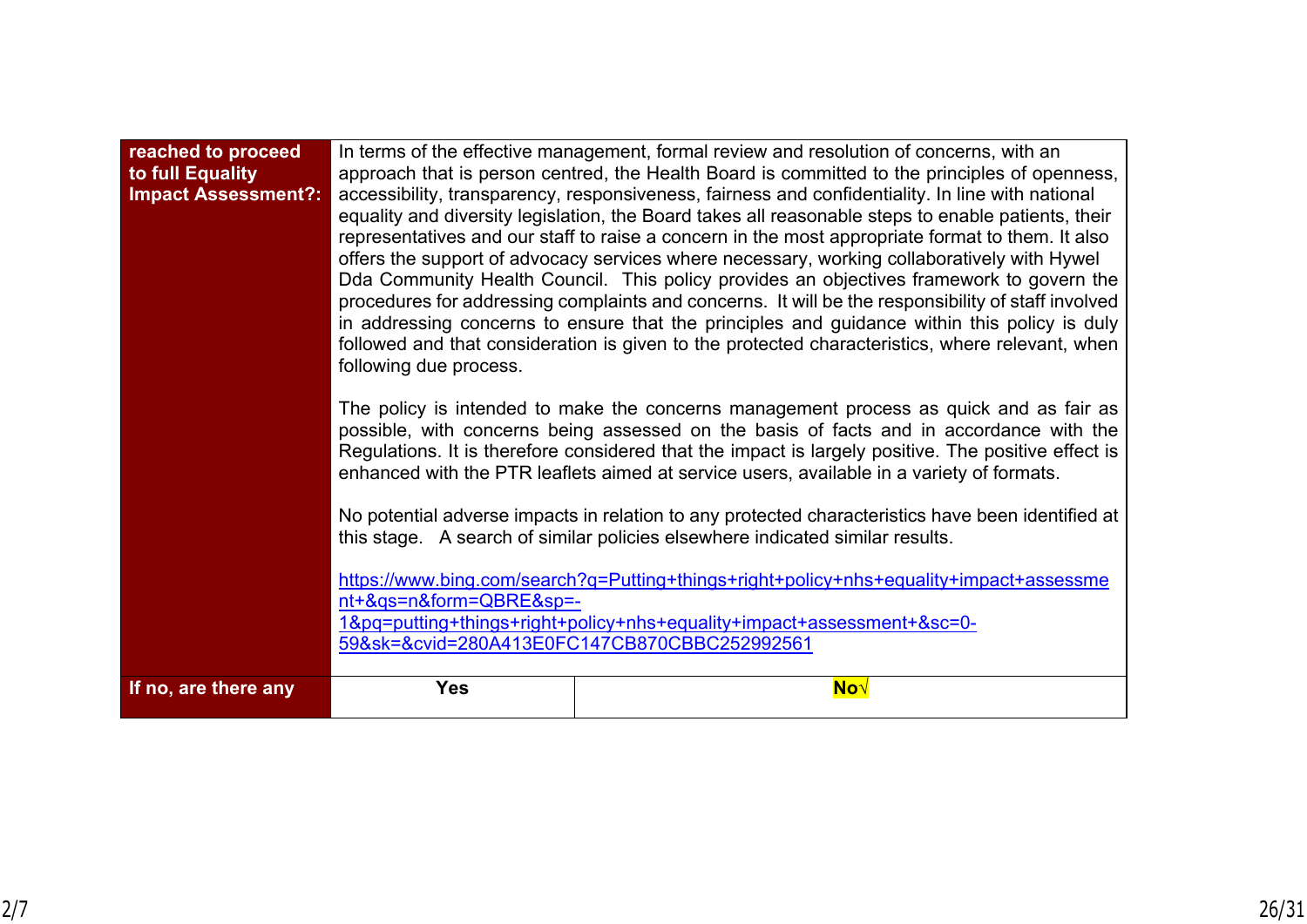| issues to be<br>addressed? | Whilst no potential adverse impacts in relation to any protected characteristics have been<br>identified at this stage, staff involved in addressing concerns will need to be sensitive to issues<br>in relation to sharing sensitive personal information where required e.g. Transgender status,<br>sexual orientation etc. Each concern is assessed on the basis of facts and in accordance with<br>the law. The Health Board has a legal obligation to provide all information it holds relating to<br>the concern in accordance with the Putting Things Right Regulations. Sharing of personal<br>identifiable information risks have been mitigated by following the Health Board's Information<br>Governance policies and procedures and national guidance/legislation regarding<br>confidentiality and data protection |
|----------------------------|--------------------------------------------------------------------------------------------------------------------------------------------------------------------------------------------------------------------------------------------------------------------------------------------------------------------------------------------------------------------------------------------------------------------------------------------------------------------------------------------------------------------------------------------------------------------------------------------------------------------------------------------------------------------------------------------------------------------------------------------------------------------------------------------------------------------------------|
|                            | Whilst this policy is intended to be an in-house policy for staff, on occasions where members<br>of the public may request copies of this policy, copies will need to be provided in formats<br>accessible to individuals concerned. e.g. audio/ Braille/requested languages/Easy Read and<br>assistance given to understand the policy where required.                                                                                                                                                                                                                                                                                                                                                                                                                                                                        |
|                            | Welsh speakers who purse a concern through the medium of Welsh will be supported in doing<br>SO.                                                                                                                                                                                                                                                                                                                                                                                                                                                                                                                                                                                                                                                                                                                               |
|                            | The policy is currently out for formal consultation, relevant feedback will be added to update<br>this EqIA when available and any issues of concern raised will be addressed at that point.                                                                                                                                                                                                                                                                                                                                                                                                                                                                                                                                                                                                                                   |
|                            | JCH/jch 26/03/2020                                                                                                                                                                                                                                                                                                                                                                                                                                                                                                                                                                                                                                                                                                                                                                                                             |
|                            | Feedback from consultation -<br>No comments were received during the formal consultation period.                                                                                                                                                                                                                                                                                                                                                                                                                                                                                                                                                                                                                                                                                                                               |
|                            |                                                                                                                                                                                                                                                                                                                                                                                                                                                                                                                                                                                                                                                                                                                                                                                                                                |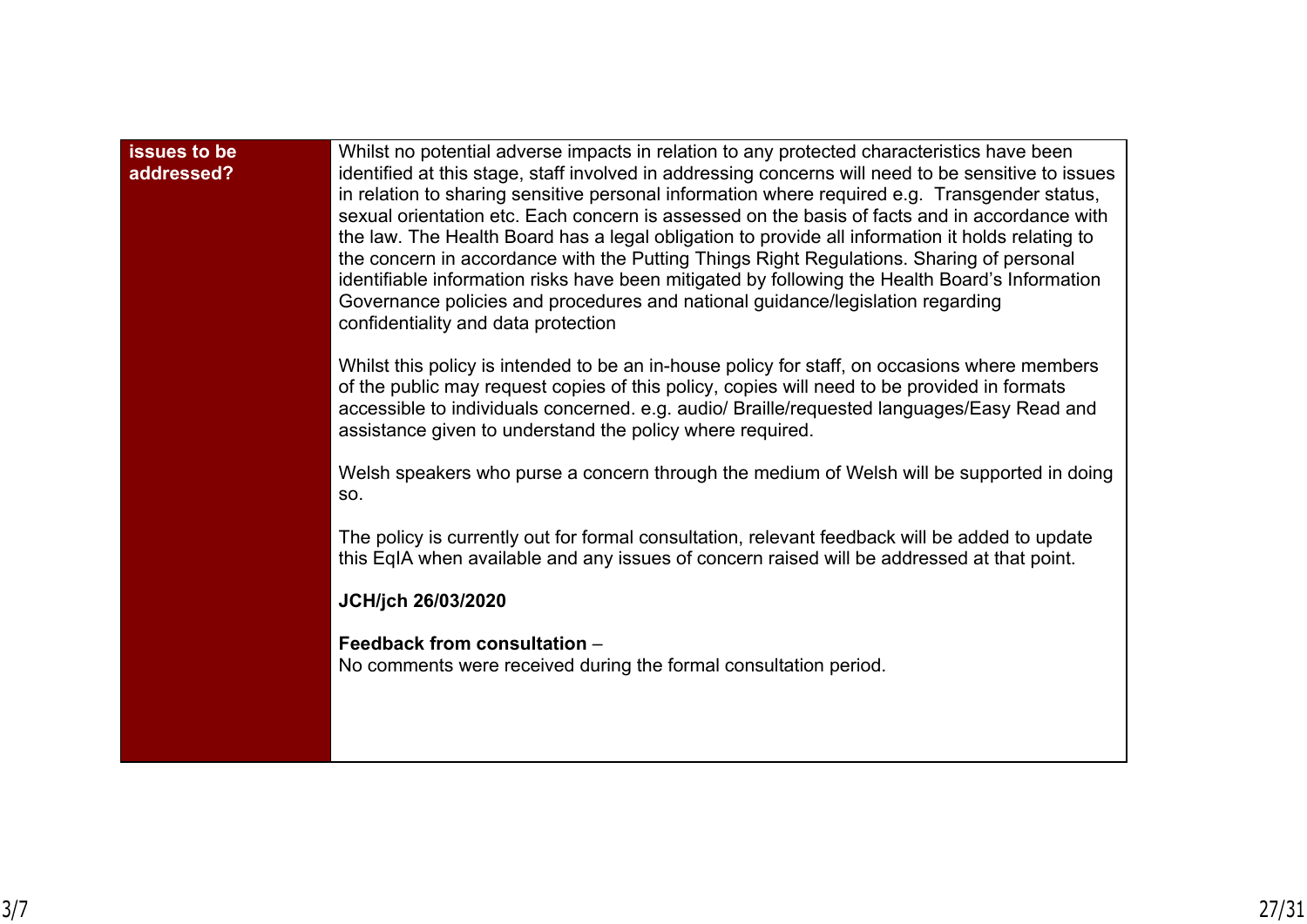| Is the Policy Lawful? | <mark>Yes</mark> √ | The policy has been drawn up with reference to the following:-                     |
|-----------------------|--------------------|------------------------------------------------------------------------------------|
|                       |                    | <b>References</b>                                                                  |
|                       |                    | Welsh Government (2013) Putting Things Right Guidance<br>(version 3)               |
|                       |                    | Welsh Government (2011) The National Health Service                                |
|                       |                    | (Concerns, Complaints and Redress                                                  |
|                       |                    | Arrangements) (Wales) Regulations 2011                                             |
|                       |                    | Welsh Government (1998) Reporting Untoward Incidents (DGM<br>(98) 30)              |
|                       |                    | Welsh Government (2018) Welsh Health Circular on revised                           |
|                       |                    | pressure ulcer reporting including                                                 |
|                       |                    | the reporting of serious incidents (WHC (2018) 051)                                |
|                       |                    | NHS Improvement (undated) A Just Culture Guide                                     |
|                       |                    | NHS Improvement (2018) Never Events Policy and Framework<br>(revised January 2018) |
|                       |                    | NHS Improvement (2018) Never Events list 2018 (revised 31                          |
|                       |                    | January 2018)                                                                      |
|                       |                    | Supporting written control documents                                               |
|                       |                    | Being Open/Duty of Candour Guidance (244)                                          |
|                       |                    | Incident Reporting Procedure (tba)                                                 |
|                       |                    | Management of Patient Safety Incidents and Serious Concerns                        |
|                       |                    | Procedure (tba)                                                                    |
|                       |                    | Policy for Claims Management (004)                                                 |
|                       |                    | Staff Attending Inquests/Court and Assisting with Police                           |
|                       |                    | Investigations                                                                     |
|                       |                    | Guideline (018)                                                                    |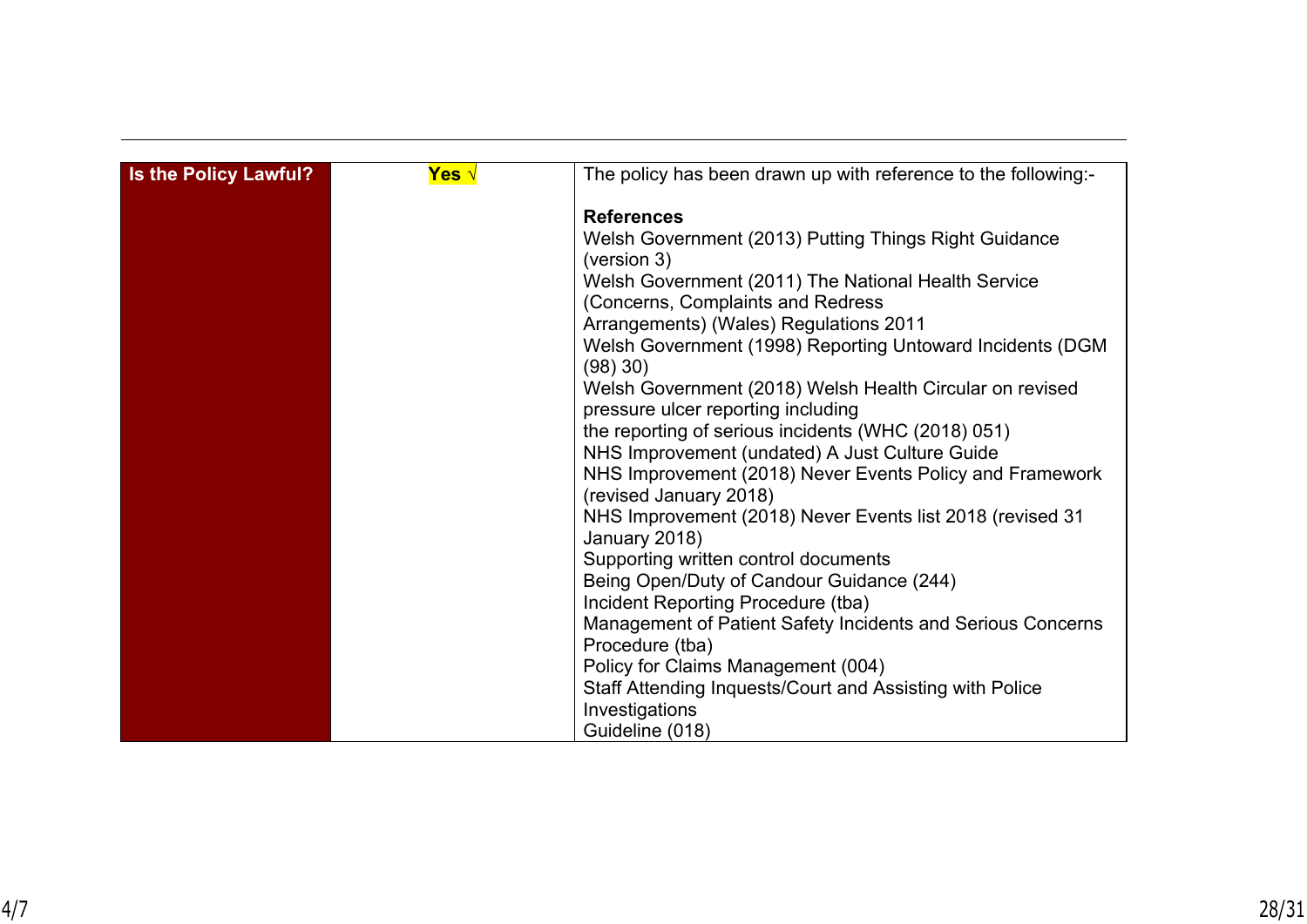| Management of Nursing and Midwifery Medication Errors/Near<br>Miss Policy (558)<br>Other supporting written control documents<br>Safeguarding Adults at Risk Interim Policy (098)<br>All Wales Child Protection Procedures<br>Procedural Response for Unexpected Deaths in Childhood<br>Procedure (PRUDIC) (563)<br>Safeguarding Children & Young People in Emergency and Out<br>of Hours Service Procedure |
|-------------------------------------------------------------------------------------------------------------------------------------------------------------------------------------------------------------------------------------------------------------------------------------------------------------------------------------------------------------------------------------------------------------|
| (405)<br>Allegations against Employees of Hywel Dda University Health<br>Board of Harm/Abuse Involving<br>Children or Adults (246)<br>All Wales Disciplinary Policy & Procedure (201)<br>All Wales Capability Policy (203)<br>All Wales NHS Staff to Raise Concerns Procedure (435)                                                                                                                         |

| <b>Will the Policy be</b><br>adopted? | Yes ∿                                                            |  |  |
|---------------------------------------|------------------------------------------------------------------|--|--|
|                                       | If no, please record the reason and any further action required: |  |  |

| <b>Are mo</b>   | 10с<br><u>co</u> |  |
|-----------------|------------------|--|
| arrangements in |                  |  |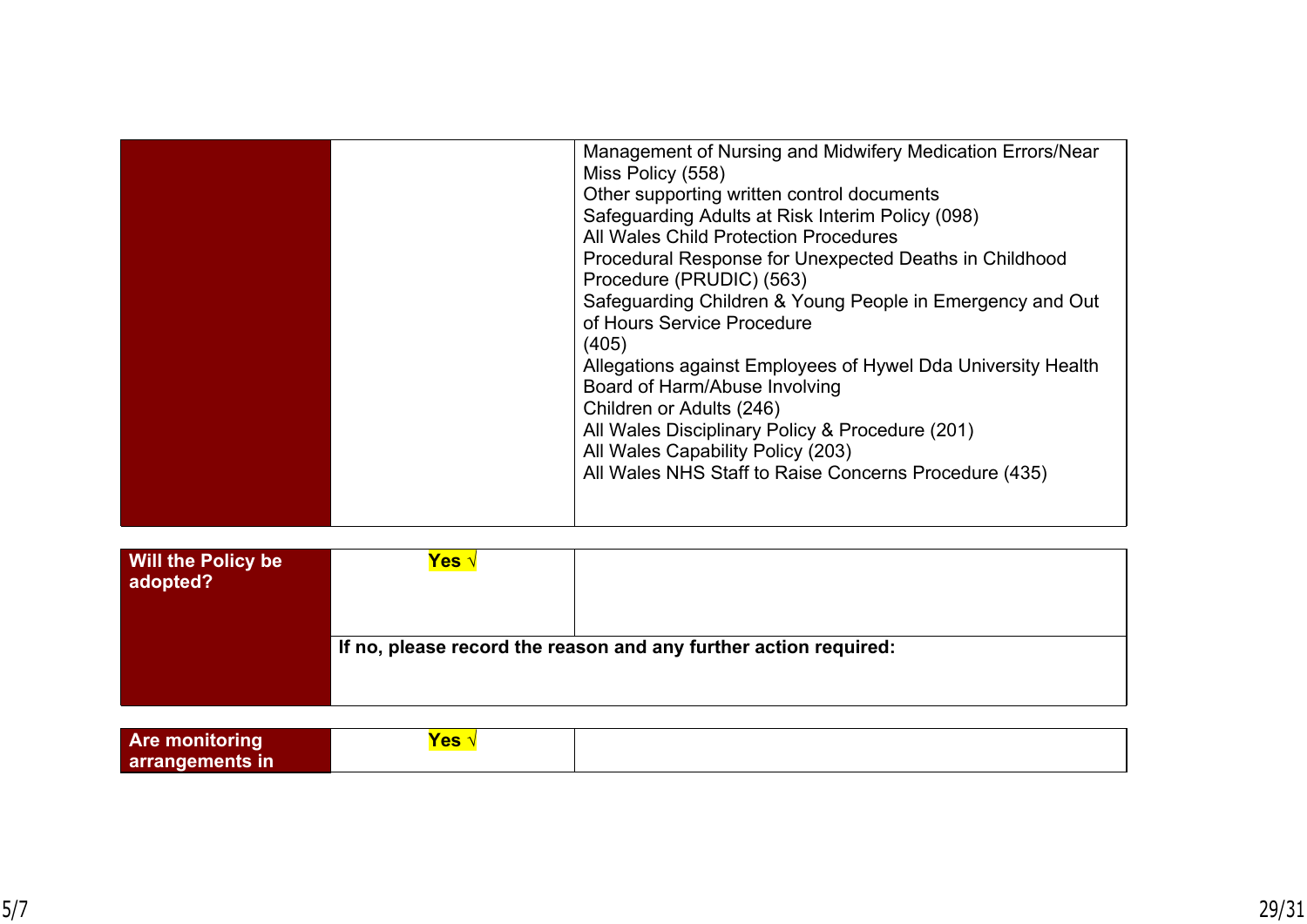| place? | Any complaints received in relation to equality, diversity or human rights following<br>implementation of the policy will be addressed on an individual basis and appropriate action |
|--------|--------------------------------------------------------------------------------------------------------------------------------------------------------------------------------------|
|        | taken.                                                                                                                                                                               |

| <b>Who is the Lead</b><br>Officer?      | Name:       | Mandy Rayani                                        |  |
|-----------------------------------------|-------------|-----------------------------------------------------|--|
|                                         | Title:      | Director of Nursing, Quality and Patient Experience |  |
|                                         | Department: |                                                     |  |
| <b>Review Date of</b><br><b>Policy:</b> |             | Three yearly or sooner if required.                 |  |

| Signature of all<br>parties | <b>Name</b>          | <b>Title</b>                                        | <b>Signature</b>              |
|-----------------------------|----------------------|-----------------------------------------------------|-------------------------------|
|                             | <b>Cathie Steele</b> | <b>Head of Quality</b><br>and Governance            | V1.0 01/05/2020               |
|                             | Jackie Hooper        | <b>Senior Diversity</b><br>and Inclusion<br>Officer | Draft v0.1 partial 26/03/2020 |
|                             |                      |                                                     |                               |
|                             |                      |                                                     |                               |